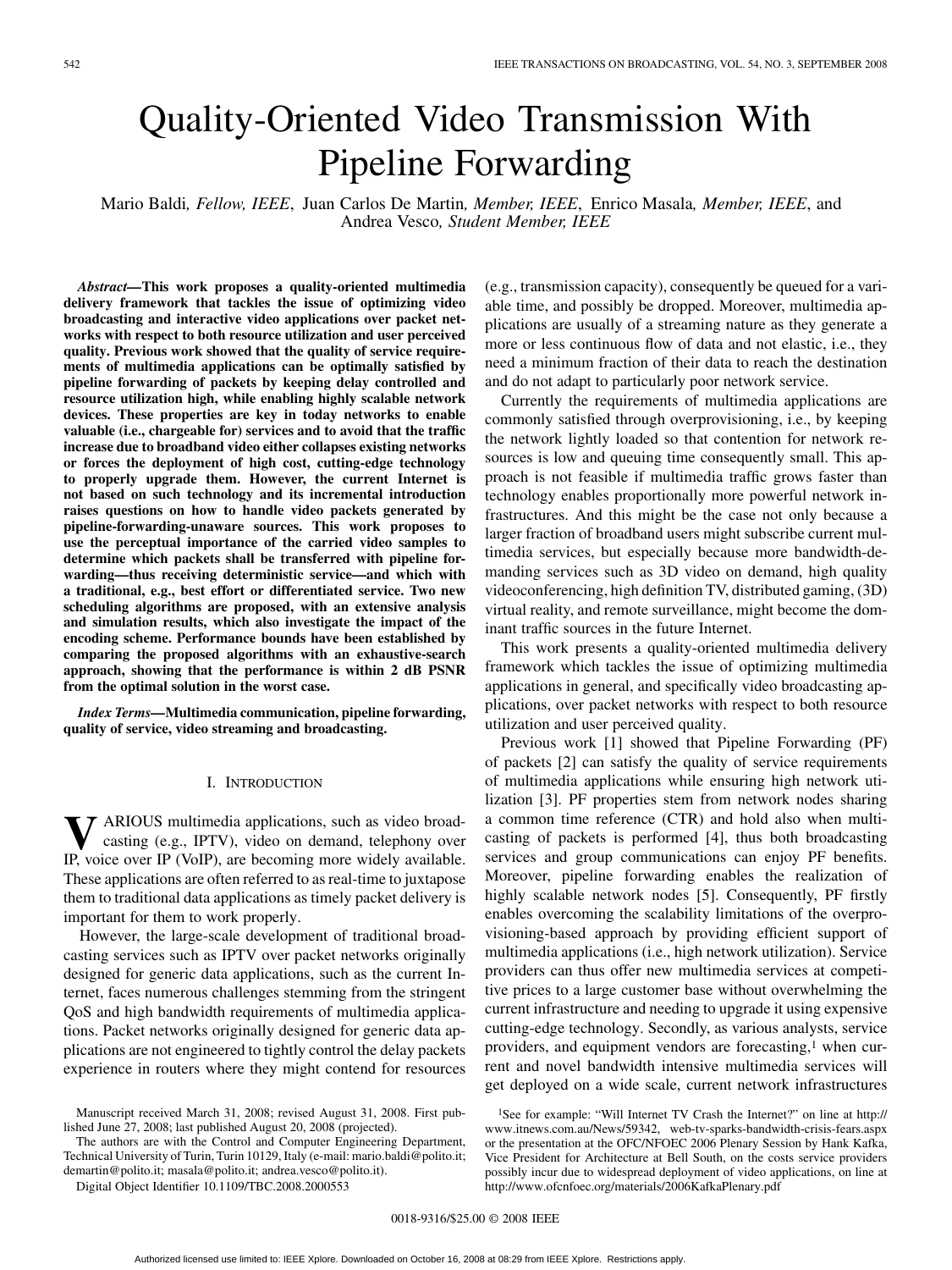

Fig. 1. The Common Time Reference structure.

will be overwhelmed with huge amounts of traffic. PF is key in enabling the implementation of highly scalable network nodes [5] that will be able to overcome the switching bottleneck that is affecting switching solutions and architectures currently deployed in network devices.

As it will be discussed in Section II, resources that guarantee service quality are reserved in PF nodes in a periodic fashion. As proposed in [1], the reservation period can be made a multiple of the video frame period and different amounts of resources can be reserved for different video frames in the reservation period. [1] presents a PF-aware video codec that keeps the amount of bits used to encode each frame within the reservation. The resulting multimedia system is shown to be optimal in terms of both end-to-end delay and network resource utilization. However, PF is not deployed in the current Internet and the only realistic way to introduce it is incremental. This paper complements [1] by addressing the issue of how to handle video packets generated by PF-unaware sources. The solutions proposed and analyzed in this paper can be applied at either the source itself or the interface between a portion of the network deploying conventional packet scheduling techniques and one implementing PF.

This work proposes to use the perceptual importance of the carried video samples to determine which packets shall use reserved resource—i.e., be transferred with PF, thus receiving deterministic service—and which with a traditional, e.g., best effort or differentiated, service given that the amount of bits encoding a frame is irregularly variable, especially when the video stream is encoded with constant quality. The importance of video samples is computed according to the method proposed in [6], using a low-complexity model-based implementation [7]. This importance estimation method has been already used in perceptually-optimized multimedia communication schemes [8], [9]. Preliminary results of the first implemented variant of the solutions analyzed in this work were presented in [10]. Here two new scheduling algorithms are proposed, with extensive analytical analysis and simulation results aimed at also investigating the impact of various encoding schemes characterized by different trade-offs between encoded video quality and bit rate fluctuations. Performance bounds have been established by comparing the proposed algorithms with an exhaustive-search approach.

The paper is organized as follows. Section II discusses PF by presenting its operating principles and properties. The approach deployed to model perceptual importance associated to video samples and distortion resulting from their loss is presented in Section III. Section IV presents the network model,

provides a formulation of the problem of minimizing the expected distortion of the video sequence at the receiver as an optimization problem, analytically models the various packet scheduling options, and introduces various algorithms to solve the optimization problem. Simulation scenario and extensive results are presented in Section V. Finally, conclusions are drawn in Section VI.

#### II. PIPELINE FORWARDING

## *A. Operating Principles*

The *pipeline forwarding* is a well-known optimal method that is widely used in computing and manufacturing. In its networking implementation, see [1] for a tutorial, all packet switches are synchronized with a *common time reference* (CTR), while utilizing a basic time period called *time frame* (TF). In a possible design UTC (coordinated universal time) can be used to derive the TF duration  $(T_f)$  from a time-distribution system such as the Global Positioning System (GPS). TFs are grouped into *time cycles* and time cycles are further grouped into *super cycles*, each super cycle lasting for one UTC second. The structure of the common time reference is depicted in Fig. 1.

TFs are partially or totally assigned to each flow during a resource reservation phase. This results in a periodic schedule, repeated every time cycle, for IP packets to be switched and forwarded. The basic pipeline forwarding operation is regulated by two simple rules:  $(i)$  all packets that must be sent in TF  $t$ by a switch must be in its output ports' buffers at the end of TF  $t - 1$ , and *(ii)* a packet p transmitted in TF t by switch n must be transmitted in TF  $t + \tau$  by switch  $n + 1$ , where  $\tau$  is an integer constant called *forwarding delay*; TF t and  $t + \tau$  are referred to as the *forwarding*  $TF$  of packet  $p$  at switch  $n$  and  $n + 1$ , respectively. The value of the forwarding delay is determined at *resource-reservation time* and must be large enough to satisfy rule (*i*). In pipeline forwarding, a *synchronous virtual pipe* (SVP) is a predefined schedule for forwarding a pre-allocated amount of bytes during one or more TFs along a path of subsequent UTC-based switches.

As exemplified in Fig. 2, which depicts the journey of an IP packet from node A to node D along two UTC-based switches, the forwarding delay may have different values for different nodes, due to different propagation delays on different links (e.g.,  $T_{ab}$ ,  $T_{bc}$  and  $T_{cd}$ ), and different packet processing times in heterogeneous nodes (e.g.,  $T_{bb}$  and  $T_{cc}$ ). Moreover, two variants of the basic pipeline forwarding operation are possible. When node  $n$  deploys *immediate forwarding*, the forwarding delay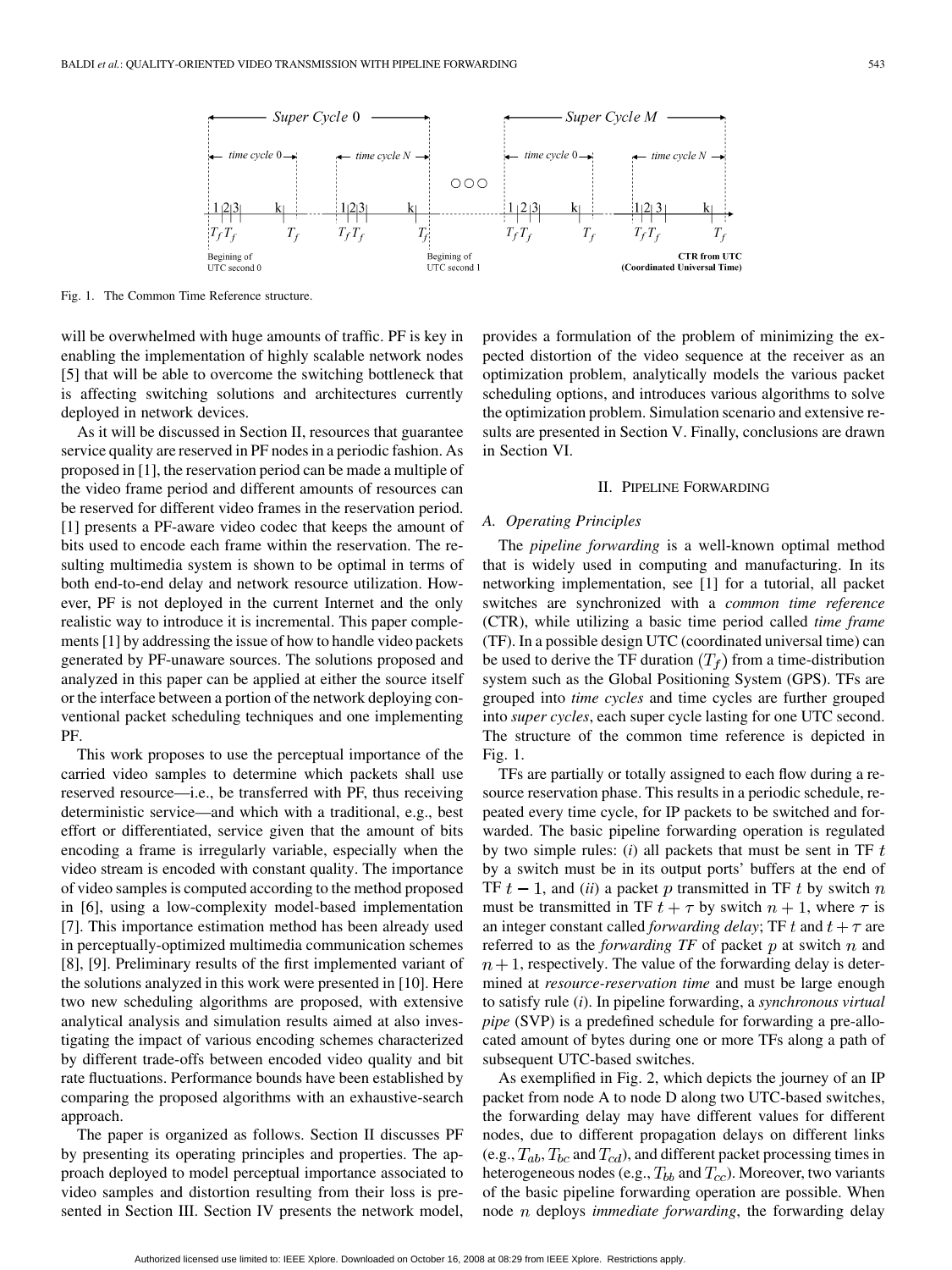

Fig. 2. Pipeline forwarding operating principle. TF are preallocated in switches from A to D to form a synchronous virtual pipe with deterministic end-to-end delay.

has the same value for all the packets transmitted by switch  $n$ . When implementing *non-immediate forwarding*, node n may use different forwarding delays for packets belonging to different flows. In any case, packets traveling through the network on an SVP receive a deterministic service: no packet will be lost or delayed due to congestion and the time of exit from the SVP is uniquely determined by the reserved TF in which the SVP has been entered with an uncertainty of 1 TF. Point-to-multipoint SVPs can be used to support multicast and broadcast packet delivery with guaranteed quality.

Non-pipelined (i.e., non-scheduled) IP packets, i.e., packets that are not part of a SVP (e.g., IP best-effort packets), can be transmitted during any unused portion of a TF, whether it is not reserved or it is reserved but currently unused. Consequently, links can be fully utilized even if flows with reserved resources generate fewer packets than expected. A large part of Internet traffic today is generated by TCP-based elastic applications (e.g., file transfer, e-mail, WWW) that do not require a guaranteed service in term of end-to-end delay and jitter. Such traffic can be dealt with as non-pipelined and can benefit from statistical multiplexing. Each PF node performs statistical multiplexing of best-effort traffic, i.e., inserts best-effort packets in unused TF portions. Therefore, SVPs are not at all TDM-like circuits: SVPs are virtual channels providing guaranteed service in terms of bandwidth, delay, and delay jitter, but fractions of the link capacity not used by SVP traffic can be fully utilized. Moreover, any service discipline can be applied to packets being transmitted in unused TF portions.

In summary, pipeline forwarding is a best-of-breed technology combining the advantages of circuit switching (i.e., predictable service and guaranteed QoS) and packet switching (statistical multiplexing with full link utilization) that enables a true integrated services network providing optimal support to both multimedia and elastic applications.

## *B. Video Transmission*

Transmission of a video flow can be performed by allocating an SVP and matching the periodicity of the video frames with the periodicity of the reservation, as shown in Fig. 3. For example, if a video sequence is sampled at 30 frames per second, a super cycle lasts 1 second and contains 300 time cycles, a reservation can be made in a number of contiguous TFs  $\{t, t +$  $\{1, \ldots, t + r\}$  each 10 time cycles. The reservation should be



Fig. 3. Periodic bursty transmission of a video stream.



Fig. 4. Complex periodicity scheduling and reservation for transmission of a variable bit rate MPEG video stream.

large enough to enable the transmission of an encoded video frame. If a video encoder is PF-aware, the capture of video frames can be timed with the reservation so that encoding is completed just before the TF in which a reservation was made and the produced bits can be transmitted right away as a burst, which minimizes the end-to-end delay [1].

However, a video stream is inherently variable as the amount of bits required to encode each video frame changes significantly. Some video encoding schemes, like MPEG, encode frames (e.g., I-frames and P-frames) with significantly different amounts of bits in a *periodic* fashion by using different techniques to eliminate spatial and temporal redundancy. Such periodic variability can be accommodated though *complex periodicity scheduling*, i.e., by allocating different amount of bits in different TFs, as shown in Fig. 4.

A significant variability still exists among video frames encoded with the same technique, e.g., among P-frames, due to the different content of the frames. [1] proposed and demonstrated a PF-aware video codec that controls the encoding process to ensure that the amount of bits produced does not exceed the reservation. This approach has two limitations: (*i*) the resulting video stream has variable quality, and (*ii*) it cannot be applied with PF-unaware video encoders. This paper proposes and analyzes an alternative solution where the encoder produces a variable amount of bits per video frame (possibly keeping the perceptual quality constant) and the bits exceeding the reservation in the corresponding TF are transmitted as non-pipelined traffic. The allocation scheme depicted in Fig. 3 is employed in the remainder of this work that focuses on a solution for PF-unaware sources (i.e., not requiring synchronization of the video sources with the PF network) as it is the most likely in an initial PF deployment phase where PF must operate with exiting end-systems and applications. Analysis-by-synthesis distortion estimation is used to select the video samples to be transmitted over the allocated SVP—i.e., with guaranteed quality of service—in such a way that user perceived quality is maximized in case the remaining samples transmitted as non-pipelined traffic are lost or delayed excessively. The presented approach overcomes the limitation of the solution presented in [1] since it (*i*) has the potential of providing more uniform perceptual quality and (*ii*) is independent of the video encoder, i.e., it can be deployed in the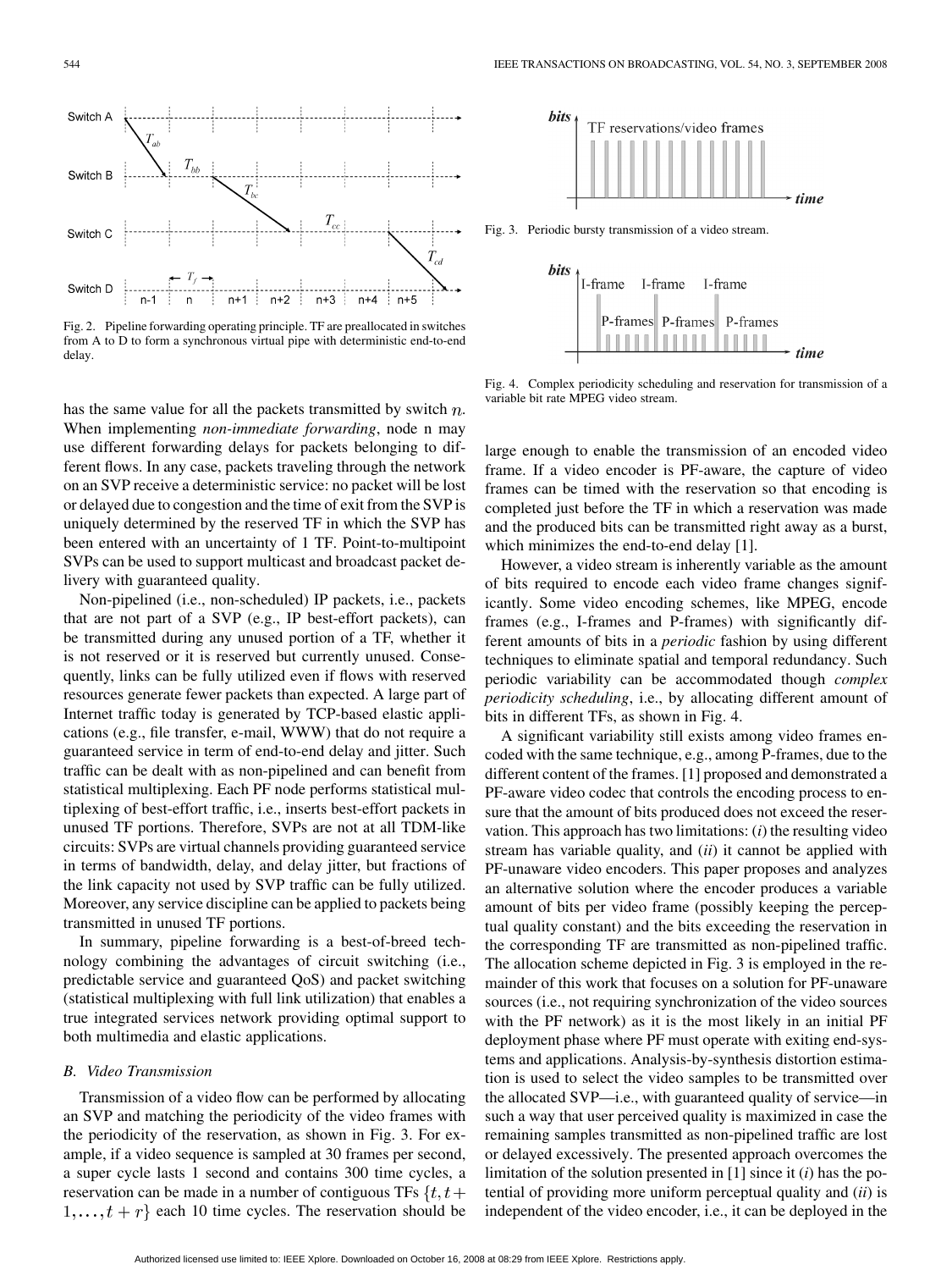incremental PF introduction phase in which PF is not being used end-to-end.

#### III. ANALYSIS-BY-SYNTHESIS DISTORTION ESTIMATION

The quality of multimedia communications over packet networks is affected by packet losses. The amount of quality degradation strongly differs depending on the perceptual importance of the lost data. In order to design efficient loss protection mechanisms, a reliable importance estimation method for multimedia data is needed. Such importance may be defined *a priori*, based on the average importance of the elements as with the data partitioning [22] approach, i.e. motion vectors are more important than residual coefficients. In order to provide a quantitative importance estimation method at a finer level of granularity, we define the importance of a video coding element, such as a macroblock or a slice (i.e. a group of macroblocks), as a value proportional to the distortion that would be introduced at the decoder by the loss of that specific element. The potential distortion of each element could be computed using the analysis-by-synthesis technique, presented in [7]. Thus a practical method to compute the distortion caused by the loss of each packet, referred to as the *distortion of the packet* in the following, is composed of the following steps:

- 1) Decoding, including concealment, of the bit stream simulating the loss of the packet being analyzed (synthesis stage).
- 2) Quality evaluation, that is, computation of the distortion caused by the loss of the packet; the original and the reconstructed picture after concealment are compared using, e.g., Mean Squared Error (MSE).
- 3) Storage of the distortion value as an indication of the perceptual importance of the analyzed video packet.

The previous operations can be implemented by small modifications of the standard encoding process. The encoder, in fact, usually reconstructs the coded pictures simulating the decoder operations, since this is needed for motion-compensated prediction. If the first step of the analysis-by-synthesis algorithm exploits the operations of the encoding software, complexity is only due to the simulation of the concealment algorithm. In case of simple temporal concealment techniques, this is trivial and the task is reduced to provide the data to the quality evaluation algorithm.

The analysis-by-synthesis technique, as a principle, can be applied to any video coding standard. In fact, it is based on repeating the same steps that a standard decoder would perform, including error concealment. Obviously, the importance values computed with the analysis-by-synthesis algorithm are dependent on a particular encoding, i.e. if the video sequence is compressed with a different encoder, values will be different.

Due to the inter-dependencies usually existing between data units, the simulation of the loss of an isolated data unit is not completely realistic, particularly for high packet loss rates. Every possible combination of events should ideally be considered, weighted by its probability, and its distortion computed by the analysis-by-synthesis technique, obtaining the expected distortion value. For simplicity, however, we assume that all preceding data units have been correctly received and decoded. Nevertheless, this leads to a useful approximation as

demonstrated by some applications of the analysis-by-synthesis approach to MPEG coded video [9], [20], [21]. The effectiveness of the application of the analysis-by-synthesis technique to the packet scheduling algorithms proposed in this paper that rely on distortion values computed as described above is demonstrated by the results provided in Section V.

In this work we employ a low-complexity model-based approach, first presented in [7], to estimate the distortion caused by packet losses in future frames due to error propagation. However, note that such distortion value can also be precomputed and stored in the case of pre-recorded video (e.g. non-live streaming scenarios).

#### IV. PROBLEM FORMULATION AND SOLUTION

## *A. Network Model*

Fully benefiting from PF requires providing network nodes and end-systems with a Common Time Reference (CTR) and implementing PF-aware applications to maximize the quality of the received service [1]. Since this is not realistic in the near future, this work assumes PF-unaware video sources and receivers connected to portions of the network performing traditional packet switching. The generated packet stream must be time-shaped at the input of the packet forwarding network, i.e., packets are forwarded during the TFs in which resources have been allocated to their SVP. The network element implementing such functionality is called *SVP interface* (SVPI).

Each video frame is assumed to be encoded, packetized, and immediately sent by the source. For the sake of simplicity, video packets are assumed to reach the SVPI without loss and after a negligible delay. This model is realistic in the currently common scenario of a lightly loaded (asynchronous) broadband access network. Consequently, all packets belonging to a video frame are assumed to be available at the SVPI every  $1/f_r$  seconds, where  $f_r$  is the frame rate of the video sequence. (See Table I for a summary of the notation adopted throughout the paper.)

In this paper we refer to loss/late probability  $P_{ll}$  as the probability of a packet either being lost or not arriving at the receiver on time for playback. Based on the above assumptions, we model an SVP, as an *independent time-invariant channel with deterministic constant delay and loss/late probability equal to zero*, as proposed in [10]:

$$
P_{ll}^{PF} = 0.\t\t(1)
$$

The end-to-end delay on the SVP  $\tau_{PF}$  can be calculated as follows:2

$$
\tau_{PF} = \sum_{i=1}^{N} \left( \left\lceil \frac{Cd_i}{T_f} \right\rceil \cdot T_f + T_f \right) + C d_{N+1} + J \qquad (2)
$$

where N is the number of PF nodes on the path,  $Cd<sub>i</sub>$  is the propagation delay between the  $(i - 1)$ <sub>th</sub> node and the  $i_{th}$  node (the ingress SVPI being node 0 and the egress SVPI being node  $N + 1$ ,  $T_f$  is the duration of the TF and J is the jitter,  $0 \le J \le I$  $T_f$  (see [1] for further information on jitter characterization).

2Without loss of generality, the presented end-to-end delay calculation assumes the time required by network nodes to move packets from input to output to be zero. See [1] for details on the pipeline forwarding end-to-end delay calculation.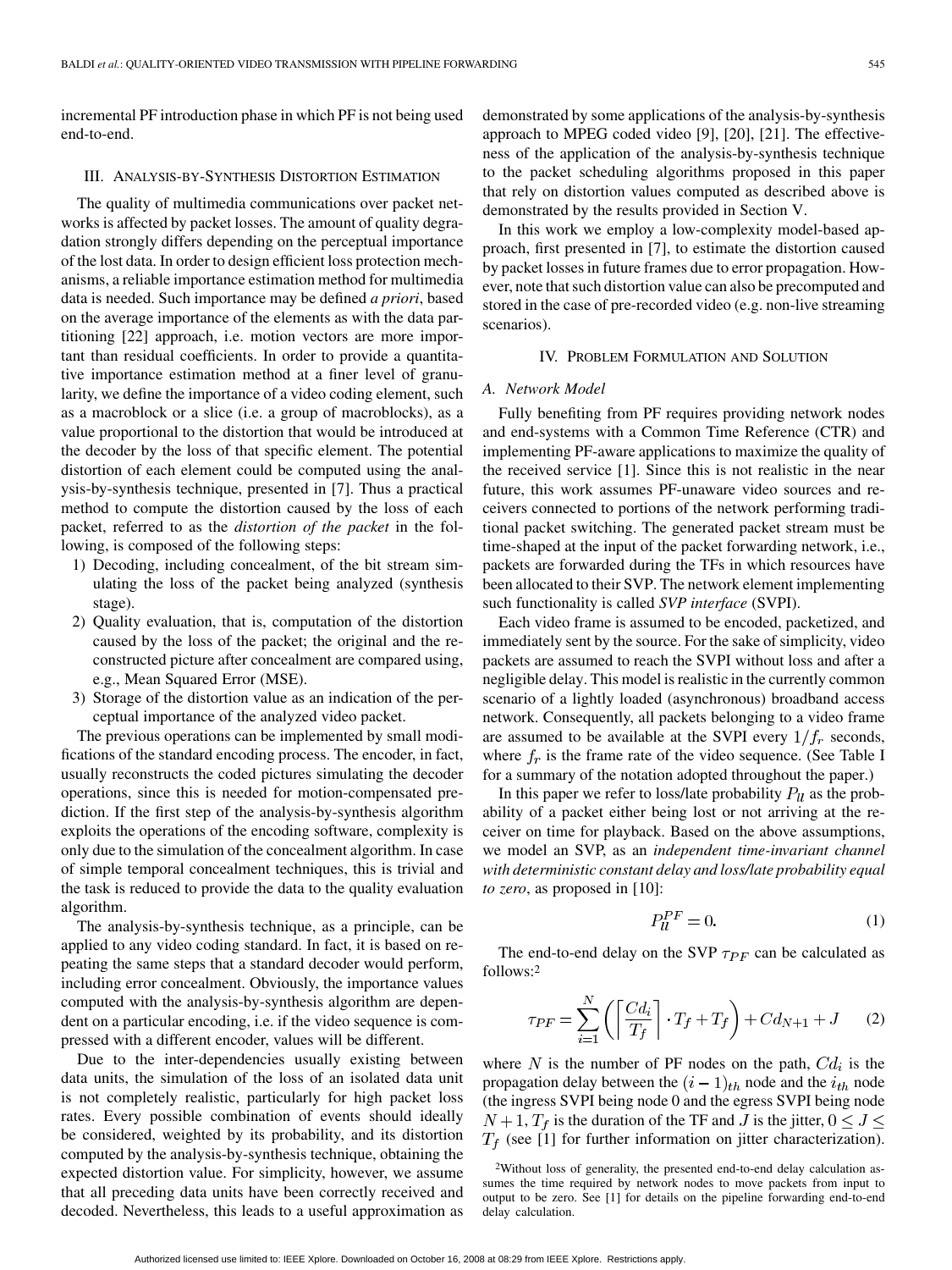TABLE I SYMBOLS

| $f_r^{\phantom{\dagger}}$          | Video frame rate.                                                                                    |
|------------------------------------|------------------------------------------------------------------------------------------------------|
| $T_f$                              | Time frame size.                                                                                     |
| Cd <sub>i</sub>                    | Propagation delay between the $(i-1)_{th}$ node and                                                  |
|                                    | the $i_{th}$ node.                                                                                   |
| $\tau_{PF}$                        | End-to-end delay of the whole PF channel.                                                            |
| $\tau_{\mathit{NPF}}$              | End-to-end delay of the non pipelined channel.                                                       |
|                                    | Loss late probability on the PF channel.                                                             |
| $\frac{P_{ll}^{PF}}{P_{ll}^{NPF}}$ | Loss late probability on the non-pipelined channel.                                                  |
|                                    | Loss late probability on the non-pipelined channel                                                   |
| $P_{ll}^{t_i}$                     | given that packets is forwarded at time $t_i$ .                                                      |
| $t_{fd,i}$                         | Forwarding deadline of packets belonging to frame                                                    |
| $t_{dd,i}$                         | Delivery deadline of packets belonging to frame i                                                    |
| $\theta$                           | Maximum time a packet can spend in the network.                                                      |
| $\tau_A$                           | Maximum end-to-end delay tolerated by the<br>application.                                            |
| $\tau_{s}$                         | Maximum delay the SVPI can insert while<br>satisfying end-to-end application requirements.           |
| $d_0$                              | Distortion caused by the encoding process.                                                           |
| $d_i$                              | Packet distortion in case of loss.                                                                   |
| Ω                                  | The whole set of packets in which the video<br>sequence is packetized.                               |
| $\alpha_{VFi}^{'}$                 | Subset of packets, belonging to video frame i,<br>scheduled for pipeline forwarding at the first     |
|                                    | scheduling optimization.                                                                             |
| $\alpha^{''}_{VFi}$                | Subset of packets, belonging to video frame $i$ ,<br>scheduled for pipeline forwarding at the second |
|                                    | scheduling optimization opportunity.                                                                 |
|                                    | Subset of packets, belonging to video frame i,                                                       |
| $\beta_{\sqrt{Fi}}^{'}$            | forwarded as non-pipelined after the first<br>scheduling optimization.                               |
| $\beta^{''}_{VFi}$                 | Subset of packets, belonging to video frame $i$ ,                                                    |
|                                    | forwarded as non-pipelined after the second<br>scheduling optimization.                              |
|                                    | Subset of least perceptually important packets of                                                    |
| $\omega_{VFi}$                     | the video frame $i$ , delayed for further scheduling                                                 |
|                                    | optimizations at the SVPI.                                                                           |

Given that in normal operating conditions  $T_f$  is at most on the order of hundreds of microseconds, for all purposes of video transmission the end-to-end delay can be considered constant and deterministically upper-bounded, given the path the video flow takes through the network, as:

$$
\tau_{PF} = \left(\sum_{i=1}^{N} \left\lceil \frac{Cd_i}{T_f} \right\rceil + N + 1\right) \cdot T_f + Cd_{N+1}.\tag{3}
$$

The non-pipelined channel is modeled as an *independent time-invariant packet drop channel with random delay*: a non-pipelined packet sent at time  $t$  experiences:  $(i)$  a loss probability  $p_{lost}^{NPF}$  independent of t, and *(ii)* a variable end-to-end delay  $\tau_{NPF}$  whose distribution is  $f_{\tau}(t \mid not \; lost)$  [11].

In order to estimate the loss/late probability of the non-pipelined channel  $p_{ll}^{NPF}$ , loss probability and end-to-end

delay distributions must be known by either devising a mathematical model or inferring internal network behavior from the observation of external, i.e., end-to-end, network behavior. The latter, often referred to as network tomography [13]–[15], is based on processing packet traces and accurate timestamps associated to packets. Availability of a CTR to devise coherent timestamps can be beneficial to the network tomography process.

The following analysis is independent of the method used to estimate the statistical behavior of the non-pipelined channel.

Let  $t_0$  and  $t_{dd}$  be the forwarding time of a packet and its *delivery deadline* at the receiver, respectively. We define  $\theta =$  $(t_{dd}-t_0)$  as the maximum time packet can spend in the network. Thus we formulate the loss/late probability as follows:

$$
p_{ll}^{NPF} = P\{\tau_{NPF} > \theta\},
$$
  
\n
$$
p_{ll}^{NPF} = p_{lost}^{NPF} + (1 - p_{lost}^{NPF}) \int_{\theta}^{\infty} f_{\tau}(t | not \, lost) dt. \quad (4)
$$

## *B. Expected Distortion*

The video encoding process introduces a distortion  $d_0$  that depends only on the encoding algorithm. However, when video sequences are transmitted, errors and packet losses contribute to increase such distortion. The exact expected distortion value at the receiver for a given video sequence should be computed as the weighted average of the distortions corresponding to all the possible realizations of the network channel, the weight being the probability of a specific channel realization, as formulated in [11]. However, this procedure being impractical due to its computational complexity, a linear approximation is commonly used [6], [11], [21], [23]:

$$
E[d] = d_0 + \sum_{i=1}^{N} d_i \cdot p_l^i.
$$

where  $d_i$  is the distortion that the loss of the  $i^{th}$  packet would introduce,  $p_l^i$  is the probability of losing that packet and N the total number of packets in which the video sequence is transmitted. In other words, it is assumed that if two packets  $p_1$  and  $p_2$  have distortion  $d_1$  and  $d_2$ , respectively, their loss causes an overall distortion  $d_1 + d_2$ .

Let us define  $\Omega$  as the set of packets in which the video sequence is packetized,  $\alpha$  the subset of packets transmitted on an SVP and  $\beta$  the subset of non-pipelined packets such that  $\Omega = \alpha \cup \beta$  and  $\alpha \cap \beta = 0$ . Thus the expected distortion can be written as:

$$
E[d] = d_0 + \sum_{i \in \alpha} d_i \cdot p_{\mathcal{U}}^{PF} + \sum_{j \in \beta} d_j \cdot p_{\mathcal{U}}^{NPF}.
$$

Being the loss/late probability of an SVP zero, we obtain:

$$
E[d] = d_0 + \sum_{j \in \beta} d_j \cdot p_{ll}^{NPF}.
$$
 (5)

Two independent optimization steps can be implemented at the SVPI to minimize  $E[d]$  at the receiver: (*i*) using PF for the transfer of packets with highest  $d_i$  and  $(ii)$  minimizing the loss/ late probability  $p_{ll}^{NPF}$  experienced by non-pipelined packets.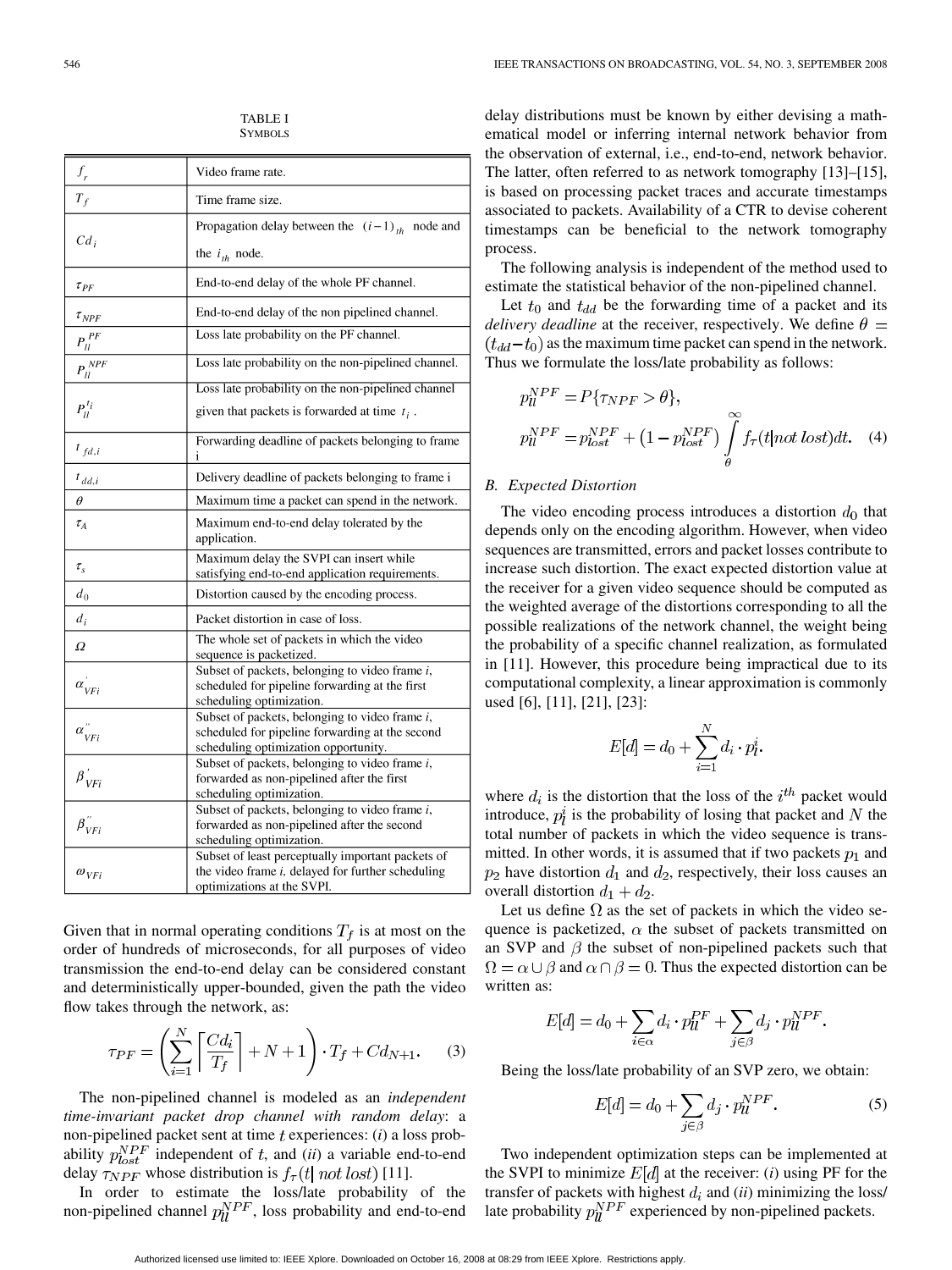## *C. Selection of Packets for Transfer Through an SVP*

As mentioned before, the SVPI can compute in advance the delay experienced by packets transferred on an SVP. This, the SVPI assigns a *forwarding deadline* to each packet, which is the latest time at which the packet can be forwarded to arrive on time for playback at the receiver.

Also, transmission opportunities for packets are known in advance given the set of TFs in which a reservation for the corresponding video flow exists and the amount of bits that can be transmitted in each allocated TFs. Thus the SVPI schedules for transmission on an SVP the most perceptually important packets (i.e. packets with the highest  $d_i$ ) that have a transmission opportunity before their forwarding deadline. The remaining packets (i.e., the least perceptually important packets) are transmitted by the SVPI as non-pipelined traffic. The advance knowledge of the forwarding deadlines and transmission opportunities enable the SVPI to perform scheduling optimizations as soon as packets arrive at the SVPI so that packets that do not have a chance to be transmitted on the corresponding SVP by their forwarding deadline can be immediately forwarded as non-pipelined traffic. This increases the probability of their timely arrival to the receiver because they can spend more time traversing the network, thus minimizing the expected distortion.

*1) Problem Formulation:* Given the arrival time  $t_i$  of a video frame at the SVPI, the maximum end-to-end delay tolerable by the application  $\tau_A$ , and the maximum latency through the SVP  $\tau_{PF}$ , the maximum value of the forwarding deadline  $t_{fd,i}$  for each packet belonging to video frame *i* is calculated as follows

$$
t_{fd,i} = t_i + (\tau_A - \tau_{PF}).\tag{6}
$$

 $\tau_s = \tau_A - \tau_{PF}$  is the maximum time pipelined packets can spend at the SVPI while still satisfying (6).  $\tau_s$  also is the maximum time packets sent through an SVP spent at the receiver before their video frame is played, i.e.,  $\tau_s$  together with the bit rate allocated for the SVP provide the basis for the calculation of the minimum size of the play-out buffer that guarantees enough storage for received pipelined packets until their play-out deadline.

We formulate the problem of determining which are the best packets  $\alpha_{VFi}$  to transmit in each allocated TF as a zero-one multiple knapsack problem [16]–[18]. Given  $n$  packets of the video frame, each having distortion  $d_i$  and size  $s_i$ , and m allocated TFs before the forwarding deadline for the  $i<sup>th</sup>$  video frame, bits reserved in each, the zero-one multiple knapsack problem consists in assigning packets to the  $m$  allocated TFs in such a way that the total distortion of the assigned packets is maximized, the total amount of packets assigned to each TF does not exceed the allocation, and each packet is either assigned to one of the TF or treated as non-pipelined packet. More formally:

$$
Maximize \sum_{i=1}^{m} \sum_{j=1}^{n} d_i x_{ij}
$$
  
\n
$$
Subject to \sum_{j=1}^{n} s_j x_{ij} \le c_i \qquad i = 1, ..., m,
$$
  
\n
$$
\sum_{i=1}^{m} x_{ij} \le 1 \qquad j = 1, ..., n,
$$
  
\n
$$
x_{ij} \in \{0, 1\} \qquad i = 1, ..., m, j = 1, ..., n,
$$
  
\n(7)

where  $x_{ij} = 1$ , if packet j is assigned to TF i, and  $x_{ij} = 0$ , otherwise. Moreover,  $s_i$ ,  $d_i$  and  $c_i$  are required to be positive integers and for each packet there must be at least one TF with enough allocated capacity during which the packet can be transmitted, that is the maximum amount of reserved bits  $c_i$  across all allocated TFs must be greater than the maximum packet size and the minimum amount must be larger than the minimum size packet. Formally:

$$
\max_{j=1,\dots,n} s_j \le \max_{i=1,\dots,m} c_i \tag{8}
$$

$$
\min_{i=1,\dots,m} c_i \ge \min_{j=1,\dots,n} s_j.
$$
 (9)

This problem is known to be NP-hard, that is, the time required to find the exact solution can be exponential in the input size. Several heuristic algorithms have been developed to find suboptimal solutions with reduced complexity, especially in case of particular problem structures. In this work we adopted two simple heuristic algorithms, whose main advantage is their low complexity, and compared their performance with the optimal solution computed by exhaustive search. The algorithms are described in Section IV-C-3).

*2) General Solution: The Distortion Optimized Scheduling Algorithm (DOSA):* This paper generally refers to the algorithm to find the best solution to the above optimization problem as a *distortion optimized scheduling algorithm* (DOSA). Finding a global optimum minimizing the expected distortion requires the DOSA to consider the entire video sequence, which is computationally demanding and also not feasible in a live video (real-time) scenario. In order to avoid packets to arrive at the receiver beyond their delivery deadline because of the delay introduced by both the network and SVPI, the DOSA is run on a small part of a video sequence, which results in a locally optimal schedule. The length of the video sequence on which the algorithm is run is determined based on the latency through the allocated SVP  $\tau_{PF}$  and the maximum end-to-end delay  $\tau_A$  allowed by the application, or a percentile thereof.

Fig. 5 shows a sample scenario in which the SVPI sets the forwarding deadline of a packet belonging to frame  $i$  to the time of arrival of frame  $i$  at the SVPI plus the video frame period,<sup>3</sup> i.e.  $t_{fd,i} = t_i + (1/f_r)$ , assuming that this value is compatible with the application delay requirements.

In the scenario depicted in Fig. 5, at time  $t_0$  the SVPI computes (*i*) the forwarding deadline  $t_{fd,1}$  for each packet of the first video frame and (*ii*) the total amount of bits allocated in the TFs before  $t_{fd,1}$ . The proposed approach is to schedule for PF the subset of packets  $\alpha'_{VF1}$ , that maximizes the utilization of the TF reservation from the distortion viewpoint. After the scheduling optimization the SVPI forwards as non-pipelined traffic the subset  $\beta'_{VF1}$  of least perceptually important packets immediately—i.e., without waiting for the subset  $\alpha'_{VF1}$  of packets to be sent out. Those packets are handled on a FIFO basis. Note however that any other forwarding policy (e.g., burstiness, prioritization, etc.) can be applied to non-pipelined traffic without affecting the validity of the analysis presented in this work.

Fig. 6 shows a sample scenario in which the SVPI sets the forwarding deadline of a packet belonging to frame  $i$  to the time of arrival of the frame at the SVPI plus twice the video

<sup>3</sup>Note that in general the forwarding deadline for the packets carrying a given video frame does not need to be aligned with the arrival time of the next video frame.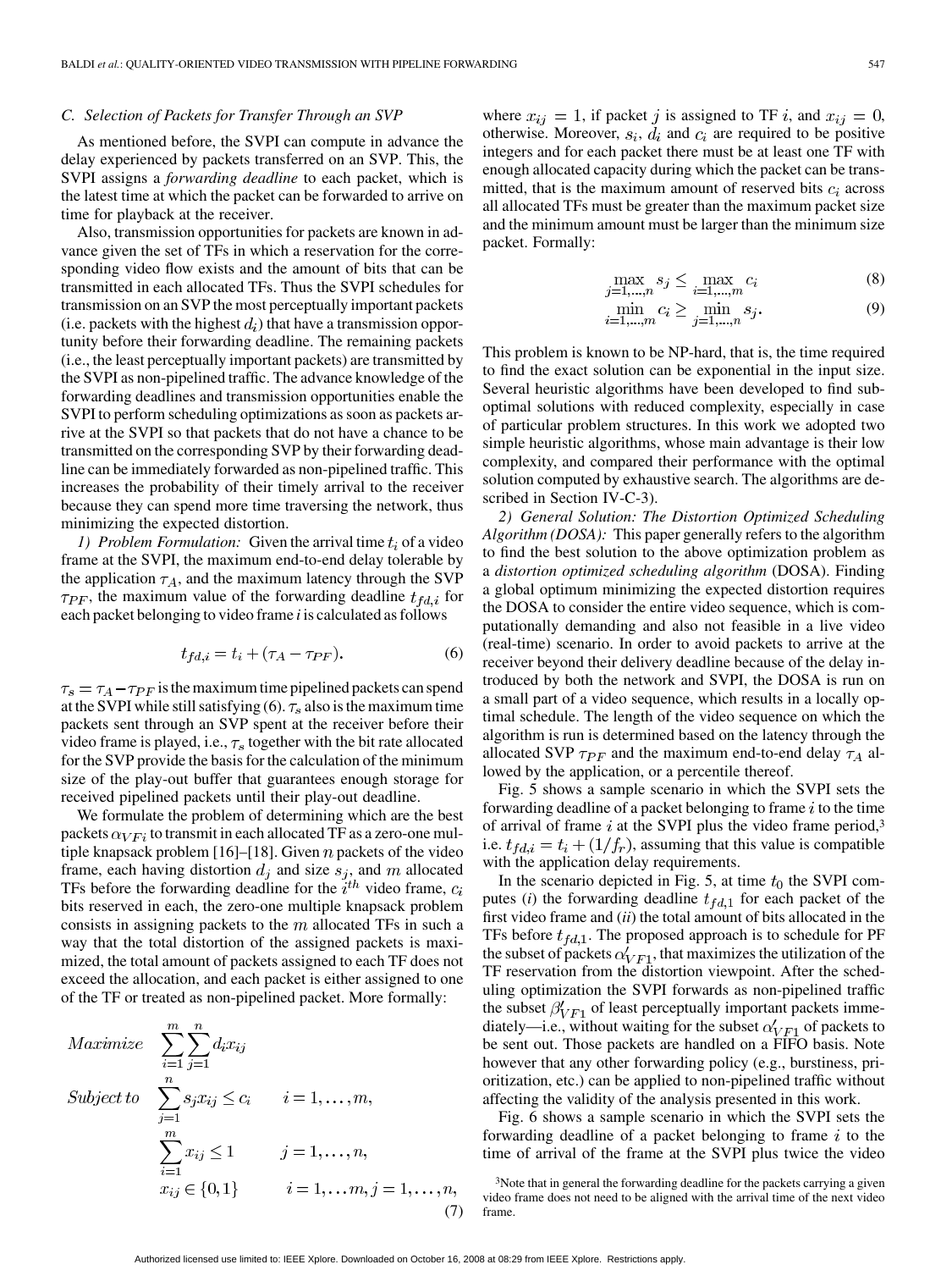

Fig. 5. Example of pipelined packet selection optimization step by the DOSA run over one video frame period.  $\Omega_{VF}$  is the set of packets carrying the *i*<sup>th</sup> video frame,  $\alpha_{VFi}$  is the set of packets scheduled for pipeline forwarding and  $\beta_{VFi}$  is the set of packets sent as non-pipelined traffic.



Fig. 6. Example of pipelined packet selection optimization step by the DOSA run over two video frame periods.

frame period, i.e.  $t_{fd,i} = t_i + (2/f_r)$ , assuming that this value is compatible with the application delay requirements. In this scenario DOSA optimizes the transmission schedule over two video frames. As depicted in Fig. 6 at time  $t_0$  the DOSA schedules for forwarding through the SVP the most perceptually important packets  $\alpha'_{VF1}$  of the first video frame during the TFs allocated before  $t_0+(1/f_r)$ . Note that the prime and double prime are used to identify packets, carrying video samples of the same frame, scheduled for PF at the first and at the second scheduling times, respectively. At time  $t_0 + (1/f_r)$  DOSA runs on the remaining packets of the first video frame  $\omega_{VF1} = \Omega_{VF1} \setminus \alpha'_{VF1}$ and all packets of the second video frame  $\Omega_{VF2}$ . The subset  $\alpha_{VF1}'' \cup \alpha_{VF2}'$  of the most perceptually important packets belonging to either the first or the second video frame are scheduled for transmission on the SVP.

The remaining subset of packets  $\beta_{VF1} = \Omega_{VF1} \setminus \alpha'_{VF1}$ .  $\alpha_{VF1}''$  belonging to the first video frame non scheduled for PF in the last useful TFs, i.e., the TFs allocated before the forwarding deadline  $t_{fd,i} = t_i + (2/f_r)$ , are forwarded as non-pipelined traffic. The subset  $\omega_{VF2}$  of least perceptually important packets of the second video frame are reconsidered in the selection at time  $t_0 + (2/f_r)$ , when also packets of the third video frame  $\Omega_{VF3}$  become available.

Note that, since the analysis-by-synthesis distortion computation algorithm includes distortion propagation in future frames, the distortion values of packets in frames used as references for many others, as in case of I frames, are generally higher, because their loss has a higher impact on total distortion. Therefore, in case the end-to-end transmission delay allows choosing among packets belonging to more than one frame, reference packets are generally transmitted first.

On the other hand, in case a packet is scheduled as nonpipelined traffic, the distortion value of packets depending on that one should be adjusted accordingly. In fact, since it is possible for their reference packet to be discarded, there is a certain probability that they will be useless, i.e., their importance should be reduced. However, such a mechanism would require a strict interaction between the SVPI—that in the network model used throughout this paper is responsible for scheduling packets as pipelined or not—and the application where dependency information among packets is available. This would be complex and is outside the scope of this work that is focusing on a PF-unaware video source, which is the most likely to be deployed in the near future. However, the simulation results presented in Section V show that DOSA achieves good performance even with non adjustable distortion values.

*3) DOSA Flavors:* Based on the previous analysis, three scheduling algorithms have been implemented to determine the best packets to transmit at each transmission opportunity.

First, we implemented an exhaustive searching algorithm over all possible schedules, determining the one which minimizes the expected distortion, thus solving (7). To reduce the implementation complexity a branch and bound approach has been adopted during the search, to discard invalid solutions as soon as possible. This algorithm is referred to as the *Minimum Distortion Algorithm* (MDA).

Moreover, we also used two low-complexity heuristic algorithms and we compared their performance as shown in Section V. Packets to be forwarded through an SVP are considered in decreasing order of distortion  $(D_i)$ . Given the number of TFs allocated and the allocation size during each TF, the first algorithm schedules each packet during the first available TF with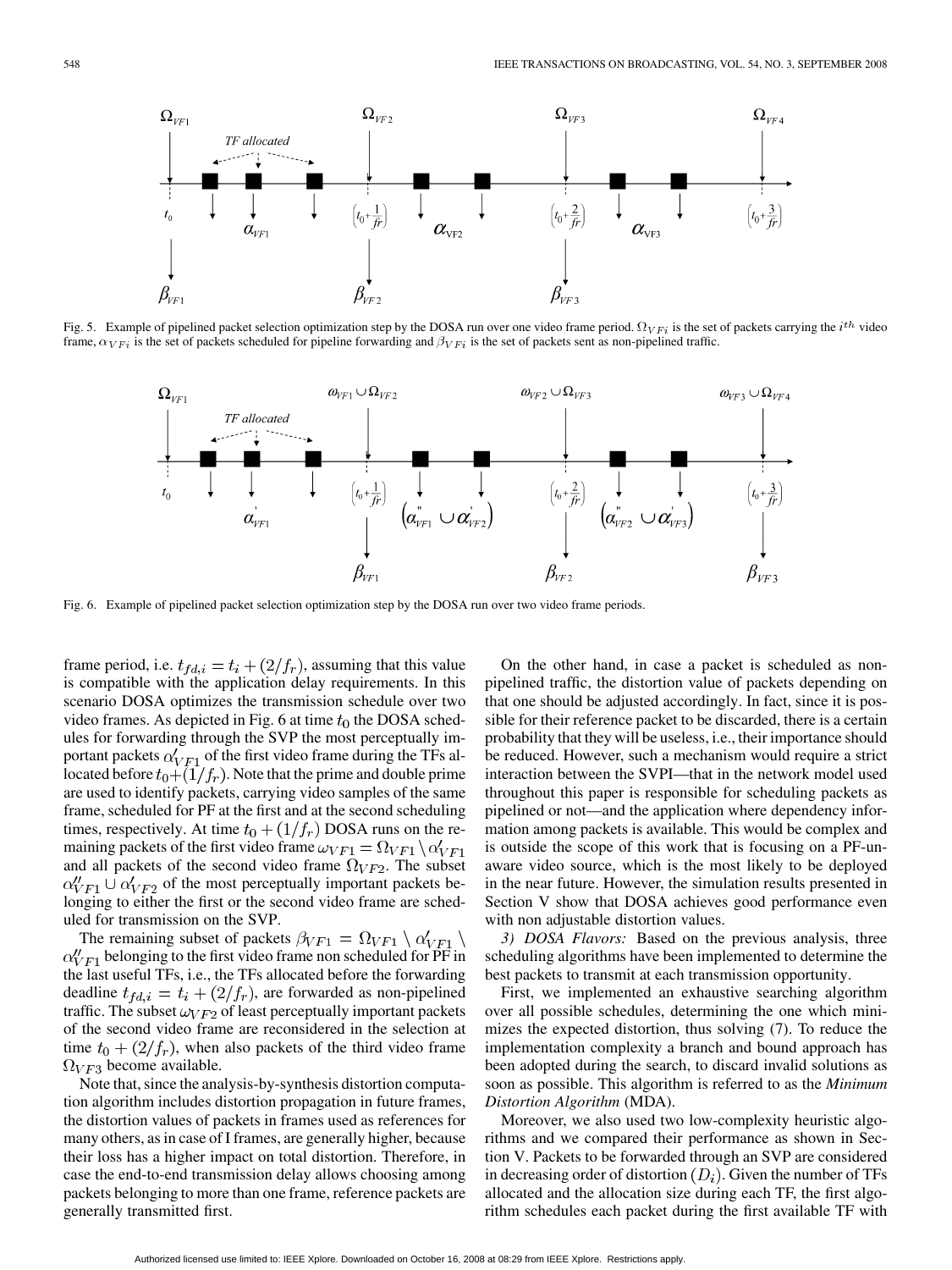

Fig. 7. DDOSA example.

enough reserved capacity. This algorithm is referred to as the *First Fit Algorithm* (FFA).

The second heuristic algorithm assigns each packet to the TF with the largest amount of free space. This will be referred to as the *Worst Fit Algorithm* (WFA).

Note that packet reordering issues stemming from the deployment of the above algorithms can be handled at the receiver by means of the RTP sequence number.

#### *D. Minimizing Loss Probability of Non-Pipelined Packets*

If on the one hand running the DOSA on a large part of a video sequence might increase the amount of packets sent through the corresponding SVP, on the other hand it delays the forwarding of packets that are finally selected for non-pipelined service, thus lowering their possibility of making it to the receiver by the play-out deadline of their video frame. In order to reduce the expected distortion, a second optimization step can be implemented at the SVPI to delay only packets with high probability of being selected for forwarding through the SVP at the next scheduling opportunities. The improved algorithm is referred to as *delay and distortion optimized scheduling algorithm* (DDOSA).

Fig. 7 shows a sample scenario in which the SVPI sets the forwarding deadline of a packet belonging to frame  $i$  to the time of arrival at the SVPI plus twice the video frame period, i.e.  $t_{fd,i} = t_i + (2/f_r)$ , assuming that this value is compatible with the application delay requirements. At time  $t_0$  packets of the first video frame are available at the SVPI and the DDOSA schedules for transmission the subset of packets  $\alpha'_{VF1}$ , that maximizes the PF channel utilization from the distortion viewpoint, as with the DOSA algorithm. Among the set of remaining packets  $\Omega_{VF1} \setminus$  $\alpha'_{VF1}$ , DDOSA determines the subset of packets  $\beta'_{VF1}$  with the least probability of being selected for transmission through the SVP at the next scheduling optimization opportunities; these packets are transmitted as non-pipelined traffic immediately. The remaining subset of packets  $\omega_{VF1} = \Omega_{VF1} \setminus \alpha'_{VF1} \setminus \beta'_{VF1}$ are delayed, to be considered at the next scheduling optimization opportunity.

Hence an algorithm is needed to estimate the probability that a packet is being pipeline forwarded at the next scheduling opportunity, depending on the packet distortion  $d_i$ . Obviously, since the selection of packets for PF by the DDOSA at future optimization opportunities depends on the distortion value of packets not yet available at the SVPI when the DDOSA makes its choice, part of the  $\omega_{VF1}$  packets, namely  $\beta''_{VF1}$ ,

might be anyway forwarded as non-pipelined traffic at the next scheduling opportunity.

However, to evaluate the improvements of the DDOSA scheme independently of the probability estimation method, an omniscient algorithm has been implemented and tested in this work. This algorithm has perfect knowledge of the number, size and distortion of future packets arriving at the SVPI. Thus, it can exactly predict which packets in subset  $\Omega_{VFi} \backslash \alpha'_{VFi}$  will be pipeline forwarded at the next transmission opportunities and consequently it immediately forwards the remaining packets as non-pipelined traffic without further delay.

The performance of the omniscient algorithm represents the upper bound of the performance achievable with this transmission scheme. Since simulations show that performance improvements are higher than 2 dB PSNR (see Section V-B), we are currently working on a heuristic algorithm, based on a model of packet size and distortion of future frames, which estimates the probability that a certain packet in subset  $\Omega_{VFi} \setminus \alpha'_{VFi}$  will be forwarded over an SVP at the next transmission opportunities. Depending on this probability, the algorithm decides to delay packets or forward them immediately as non-pipelined traffic.

## V. SIMULATION RESULTS

### *A. Simulation Setup*

The proposed algorithms have been implemented and simulated with the well-known network simulator *ns*-2 on a typical bottleneck topology. Bottleneck bandwidth is set to 10 Mbit/s, with a 50 ms propagation delay. The time required for the transfer from source nodes to the SVPI is assumed to be 5 ms, as well as from the egress of the SVP to the destination nodes. The bandwidth of those links is oversized not to impact on the results, which is reasonable in the currently realistic scenario of a lightly loaded (asynchronous) broadband access network. The video transmissions assume the use of the IP/UDP/RTP protocol stack, which is commonly deployed for real-time multimedia communications. Interfering exponential cross traffic was also considered. Depending on the simulations, its rate has been varied from 2 to 4 Mbit/s.

An H.264 [19] software encoder was used with three different video encoding schemes that achieve an increasingly smoother bitrate profile at the expense of video quality. The first scheme, called *standard scheme* (Std.) in this work, encodes the video sequence as a repeated pattern of one I-type frame followed by eleven P-type frames. The quantization step-size is fixed, hence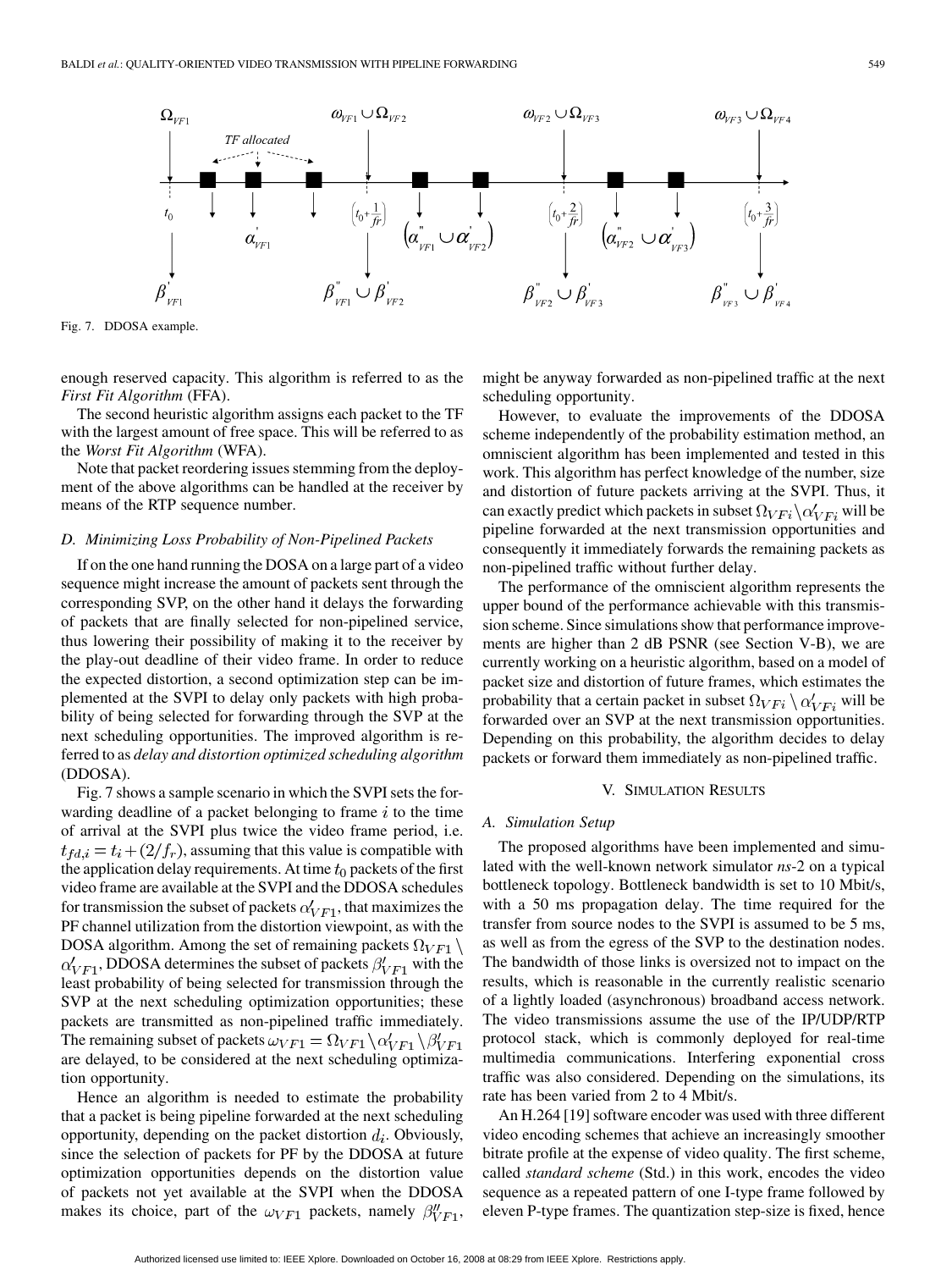video quality is approximately constant. This scheme presents high bandwidth peaks in correspondence of I-type frames, but provides the highest encoding quality. The second scheme, called *intra-refreshed (IR)*, uses all P-type frames. However, to reduce error propagation in case of packet losses an intra refresh method is employed, which refreshes the whole picture one slice at a time (i.e., one slice is encoded as in an I-type frame: reference to a previous frame), achieving a full picture refresh with the same frequency of I-type frames in the first scheme. In this case, too, the quantization step-size is fixed. The average bitrate is similar to the previous case, however the rate profile is smoother since I-type frames are absent but encoding quality is lower. The last encoding scheme, called *intra refresh and rate control* ( $IR + RC$ ), uses the same intra refresh approach of the previous one, but it also employs the rate control algorithm included in the standard H.264 software, set to achieve approximately the same average bitrate of the previous two schemes. The quality is worse than the one achieved by the previous schemes. Given an average bitrate, in fact, the standard scheme has maximum freedom in allocating bits for video frames, hence frames which are particularly complex are given much more bits than others. The  $IR + RC$ scheme, instead, having a fixed amount of bits for each frame, is compelled to reduce the quality in case of complex frames, which in turn causes an efficiency reduction of the prediction mechanism between frames.

We used three video sequences known as *foreman, mad* and *lts* encoded at CIF resolution (352x288), 30 fps, at high quality. Video quality has been evaluated using the PSNR (peak signal-to-noise ratio) distortion measure, which, taking in due consideration its well-known limits, is widely accepted in the multimedia communications research community. Moreover, the Structure Similarity (SSIM) perceptual quality measure first proposed in [24] has also been used as another performance index. The encoding quality ranges from 35.8 to 36.4 dB PSNR for the *foreman* sequence, from 35.8 to 36.7 dB for the *lts* sequence, and from 37.0 to 38.0 dB for the *mad* sequence, depending on the encoding scheme. To simulate a heterogeneous traffic scenario all experiments involve sending at the same time several video sequences coded with different schemes.

Fig. 8 shows the bitrate profiles for the three video encoding schemes, for the *foreman* video sequence. The other sequences present similar characteristics. The  $IR + RC$  scheme achieves the smoothest bitrate, while the standard scheme presents the maximum variability. The IR scheme presents an intermediate behavior; moreover, the bitrate can significantly vary in the long term since it depends on the video content. Note that the smoothness of the bitrate profile is in inverse relation to the encoded video quality. This is indeed a well-known trade-off in video coding.

#### *B. Scheduling Algorithms*

This section presents the performance of the proposed video transmission algorithms over a network implementing PF. The first set of video transmission simulations compare the performance of the three proposed DOSA scheduling algorithms in a scenario featuring fifteen video flows with 4 Mbit/s concurrent interfering traffic. In this scenario the offered network load is



Fig. 8. Frame size as a function of frame number for the three analyzed coding schemes. Foreman sequence. Average bitrate is similar in all three cases, about 630 kbit/s.



Fig. 9. PSNR of the three proposed algorithms, as a function of the sender side delay.

about 12 Mbit/s higher than the bottleneck link capacity and the amount of bandwidth allocated to the SVP for each video flow is equal to its average bitrate.

Fig. 9 shows the performance of the various scheduling algorithms. As expected, the optimum scheduling algorithm (MDA) outperforms the other techniques. Depending on the video encoding scheme, the gain ranges from 1 to 2 dB PSNR. However, such performance decrease is traded for reduced algorithm complexity. The performance of the FFA and WFA algorithm is very similar, since in our experiments the PSNR difference never exceeds 0.02 dB.

When  $\tau_s$ , i.e. the maximum time pipelined packets can spend at the SVPI while satisfying the application maximum delay requirement, is increased, DOSA runs on a higher number of packets at the SVPI, particularly for the case of the standard scheme that presents the most irregular instantaneous bitrate. All scheduling algorithms take great advantage of the larger time window for packet forwarding. Most of the packets belonging to I-type frames, in fact, present a high distortion value but, due to their large size, they cannot generally be sent before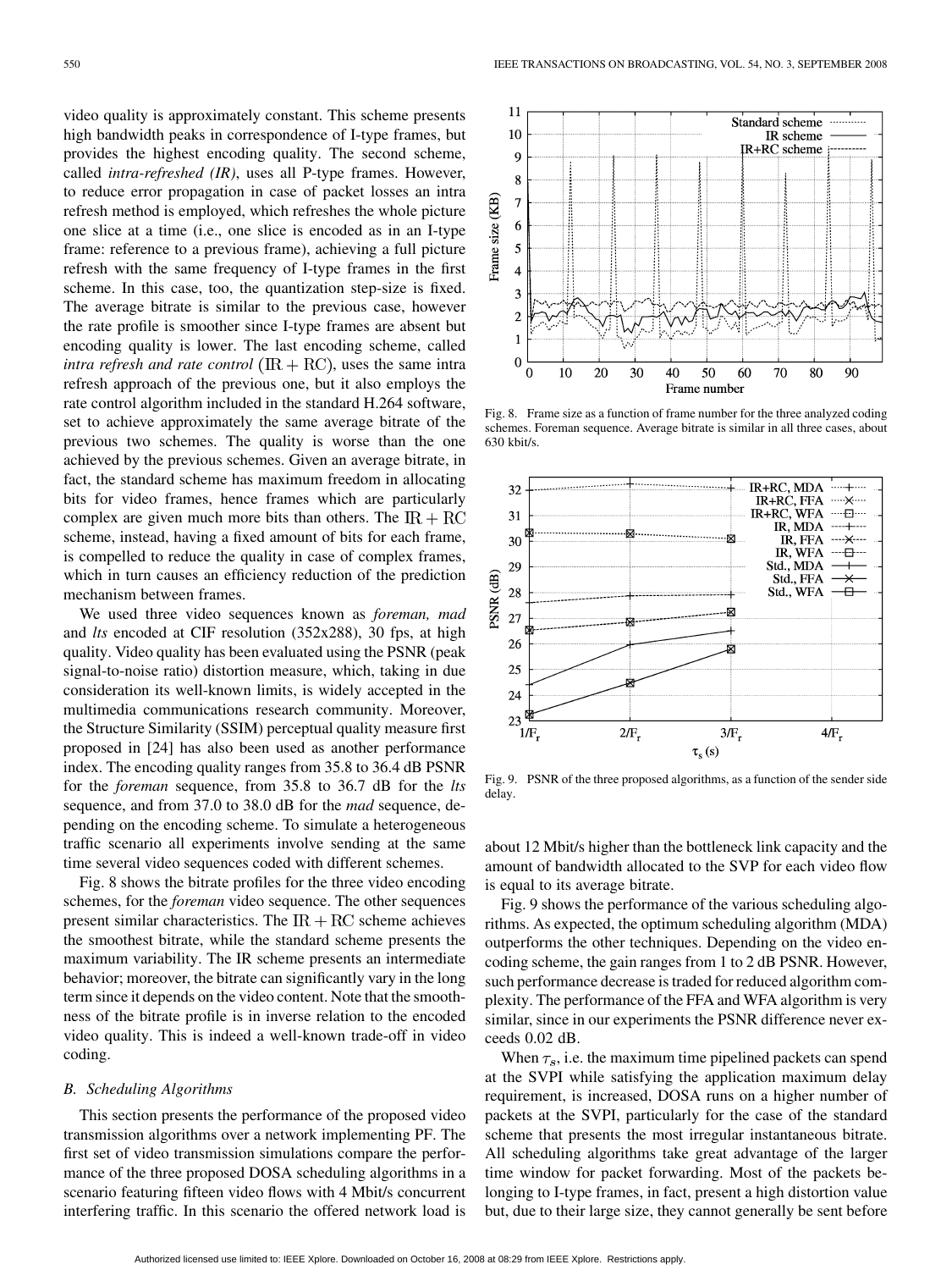

Fig. 10. PSNR comparison with DOSA and with DDOSA.

the next frame arrival at the SVPI, hence they are delayed waiting for the next PF transmission opportunity. A higher sender side delay allows high-distortion packets, typically those belonging to I-type frames, to be spread on a larger time period, thus increasing the performance, up to 2 dB in case of the standard encoding scheme. For the case of the IR scheme, the gain is reduced to 1 dB while there is no perceptible performance variation for the case of the  $IR + RC$  scheme.

The second set of simulations shows the improvement that can be achieved by employing both optimization steps, i.e. by deploying DDOSA. In this case, not all packets that are not going to be sent on the SVP before the next video frame are kept in the SVPI waiting for the next scheduling decision. DDOSA estimates which packets present the highest probability of not being sent with PF at the next transmission opportunity and it immediately sends them as non-pipelined traffic. In the simulations an omniscient technique has been used, i.e., the algorithm knows and uses the distortion values of packets carrying future video frames not yet arrived at the SVPI. This approach allows assessing the maximum performance achievable by DDOSA.

Fig. 10 shows the PSNR of transmissions employing both DOSA and DDOSA, compared to performance of the DOSA only. The results show considerable improvements, ranging from 2 to 3 dB PSNR, if  $\tau_s$  is increased to three video frame periods. The improvement is larger in the case of the standard encoding scheme, while it is smaller in the case of the  $IR + RC$ scheme.

#### *C. Bandwidth Allocation Strategies*

In the previous experiments, for each video sequence, the average size of the video frames was reserved during a number of TFs each video frame period. However, this might not be the optimal choice. In fact, due to the irregularity of the instantaneous bandwidth of the video sequences especially in case of periodic insertion of I-type frames, as shown in Fig. 8, the amount of packets which can be sent as PF traffic strongly varies over time. This section studies the trade-offs involved in choosing both encoding bitrate and SVP bandwidth allocation in a scenario in which only the DOSA algorithm is being deployed (i.e., where only a single optimization step is implemented.)



Fig. 11. PSNR performance of the MDA as a function of the aggregated bitrate, i.e. the sum of the average bitrates of the three tested video sequences. The bandwidth allocated to each video sequence equals the average frame size.

Given the SVP bandwidth allocated for a certain video sequence, the problem is to find the video encoding rate that provides the best performance, considering that instantaneous bandwidth irregularities will prevent the transmission of all packets as pipeline forwarded traffic. Instantaneous bandwidth irregularities are mainly due to the presence of different types of frames—in the case of the standard encoding scheme—and variations of the characteristics of the input signal. The rate-controlled video presents the least level of irregularities, however small variations are still present even in this case.

Fig. 11 shows the PSNR performance of the MDA as a function of the aggregated bitrate, i.e. the sum of the average bitrate of the three tested video sequences. For all these experiments the bandwidth reserved for each SVP is about 630, 730, 300 kbit/s for the *foreman*, *lts* and *mad* sequences respectively., i.e. the average bitrate of the sequences coded at the highest quality employed in the experiments. This allocation allows fifteen video flows to be transferred on the bottleneck link in our simulations. Note that while the allocated bandwidth is constant, the video encoding rate has been progressively decreased (moving in figure from right to left). Moreover, 2 Mbit/s of exponential interfering traffic was injected in the network to simulate a highly loaded network scenario. In the left part of the figure, the PSNR performance approximates the encoding distortion, since nearly all packets can be sent as pipeline forwarding traffic. In this condition, as previously explained, the encoding quality is the highest for the standard scheme and the lowest for the  $IR + RC$  scheme.

Each curve presents a point of maximum, which corresponds to the optimal trade-off between bandwidth dedicated to video encoding and the SVP bandwidth reserved. Increasing the encoding bandwidth, in fact, improves video quality, but if a certain threshold is exceeded, the effect of packet losses on the fraction of packets which are sent as non-pipelined traffic reduces the performance. This effect appears at lower bitrates for the standard encoding scheme since video packet size is more likely to exceed the amount of allocated bandwidth due to I-type frames.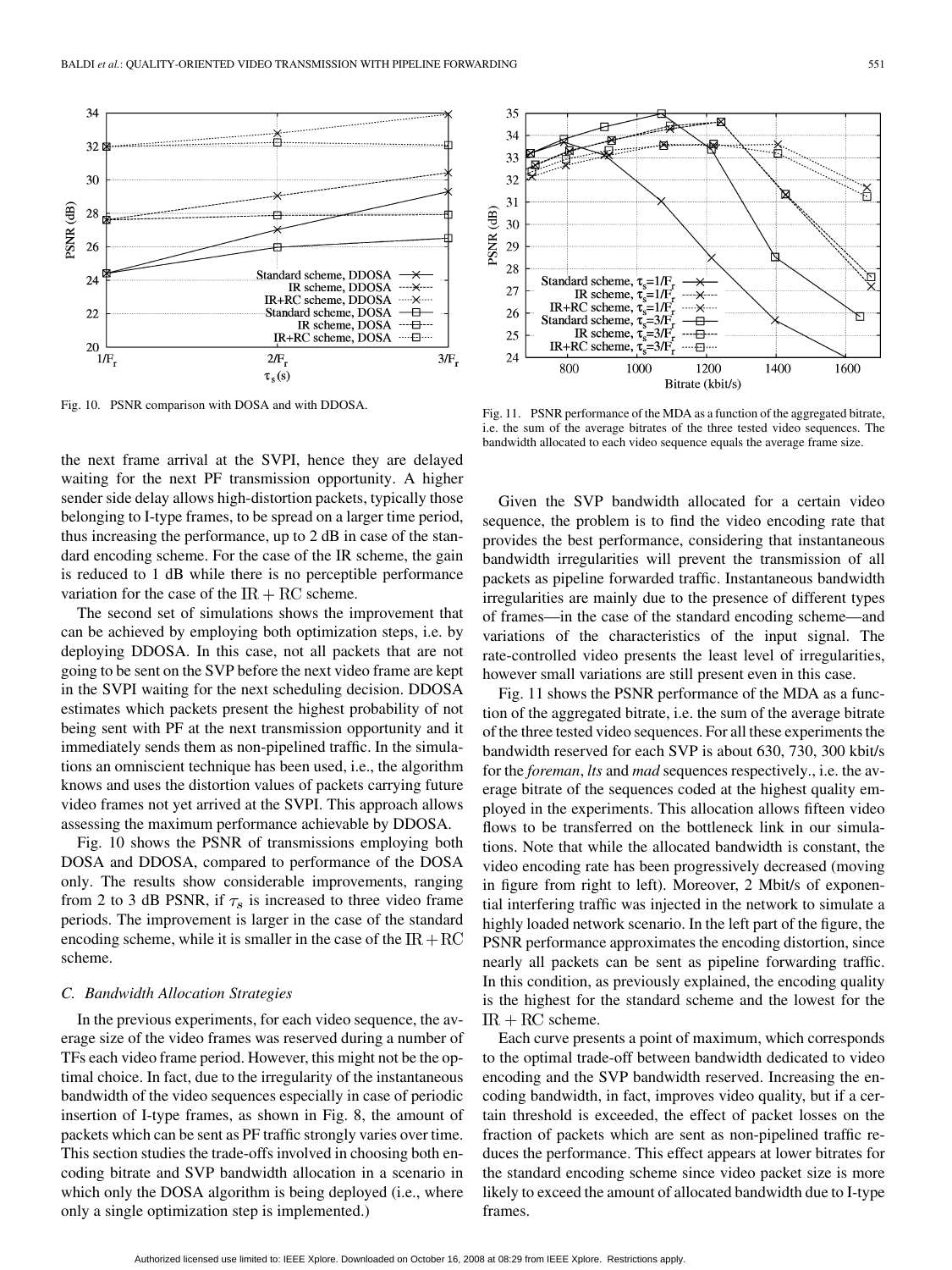

Fig. 12. Cumulative distribution function of the frame sizes, for *foreman*, *lts*, *mad and football*sequences, standard encoding scheme, H.264 codec JM v.11.0.

Note that, unlike the previous two cases, for the standard encoding scheme, the value that maximizes the PSNR performance strongly depends on  $\tau_s$ . The video transmission algorithm, in fact, suffers from the presence of I-type frames, which present a much larger size that the other frames. Hence, a significant part of the I-type frames is often sent as non-pipelined traffic, which may strongly affect the video quality performance in case of packet losses. However, if the sender side delay is increased, the quality increases because the perceptually important I-frame packets can be spread over a larger number of TFs. In this condition, despite the lower encoding rate compared to the other two encoding schemes, the PSNR performance is improved in case of  $\tau_s$  equal to three video frame periods.

While in the experiments presented above bandwidth allocation is based on the average frame size, the trade-off between video quality and allocated bandwidth is studied in the following.

First, it can be noticed that the cumulative distribution function (CDF) of frame sizes, shown in Fig. 12 for four video sequences, presents a flat zone at level 0.9, and a similar behavior has been observed for other nine video sequences as well. The flat zone is due to the significant size difference between I-type frames and P-type frames, and its level strongly depends on the video encoding pattern. For instance, when increasing the number of P-type frames between I-type frames from 11 to 23 in the standard encoding scheme the flat area is at level 0.95.

Fig. 12 suggests that performing an allocation to a video flow in one or more TFs equal to the frame size at the knee of the curve is a good compromise as 90% of the video frames would fit within the allocation, while the allocated amount of bytes is a small fraction the maximum frame size. However, to provide a more complete set of results, experiments with allocations that accommodate 80% and 95% of the video frames are also reported. When based on the 80 percentile, the bandwidth allocation for *foreman* is 730 kbit/s, 780 kbit/s for *lts*, and 480 kbit/s for *mad*. When based on the 90 percentile, the bandwidth allocation is 900 kbit/s for *foreman* and *lts*, and 600 kbit/s for *mad*. Finally, when based on the 95 percentile, the allocation is about 2.1 Mb/s for the *foreman* sequence, 3 Mb/s for *lts*, and 1.8 Mb/s



Fig. 13. PSNR performance of the MDA as a function of the aggregated bitrate, i.e. the sum of the average bitrates of the three tested video sequences. SVP bandwidth allocation is based either on the average frame size or the 90 percentile of the frame size.  $\tau_s$  set to  $3/F_r$  after packet arrival to the SVPI.

for *mad*. As in the previously presented experiments, the absolute value of the allocated bandwidth is kept constant while the video encoding rate is progressively decreased (moving in figure from right to left) to show the impact on quality of decreasing the bit rate of the sequence in a controlled way so that a smaller fraction of video samples gets transmitted as non-pipelined traffic.

Fig. 13 comparing allocations based on the average frame size versus 90 percentile of the video frame size shows a PSNR performance gain of the latter of about 1.5 dB for the  $IR + RC$ scheme, 2 dB for the IR scheme and 1 dB for the standard scheme. However this comes at the expenses of the network carrying a smaller number of video flows, i.e., the cost of the service provided to a video flow with a 90 percentile-based allocation is higher.

Fig. 14, comparing allocations based on 90 percentile of the video frame size versus 80 and 95 percentile, shows the former as a good trade-off between performance and number of flows the network can carry. In fact, the maximum number of flows which can be carried by the network with the allocation based on 80 and 90 percentile is the same, i.e. twelve flows, but the performance in the case of the 90 percentile are significantly higher than the 80 percentile case. Increasing the allocation above 90 percentile, e.g., 95 percentile, is not convenient since it approximately triplicates the required allocation.

Therefore, in the considered network conditions if a moderate decrease of the PSNR performance is acceptable with respect to the case of 90 percentile-based allocation, the pipeline-forwarding bandwidth for each flow can be reduced so that 25% more video communications are possible in the same network conditions. However, even though the efficiency in the utilization of network resources is lower with the 90 percentile-based allocation—9.6 Mb/s are reserved for 12 video flows, rather than 8.3 Mb/s for 15 as in the average frame size allocation policy—,nevertheless it is higher than the one commonly achieved on networks where quality of service is based on the deployment of differentiated services. In fact, being common practice to reserve at most 20–40% of the network capacity

1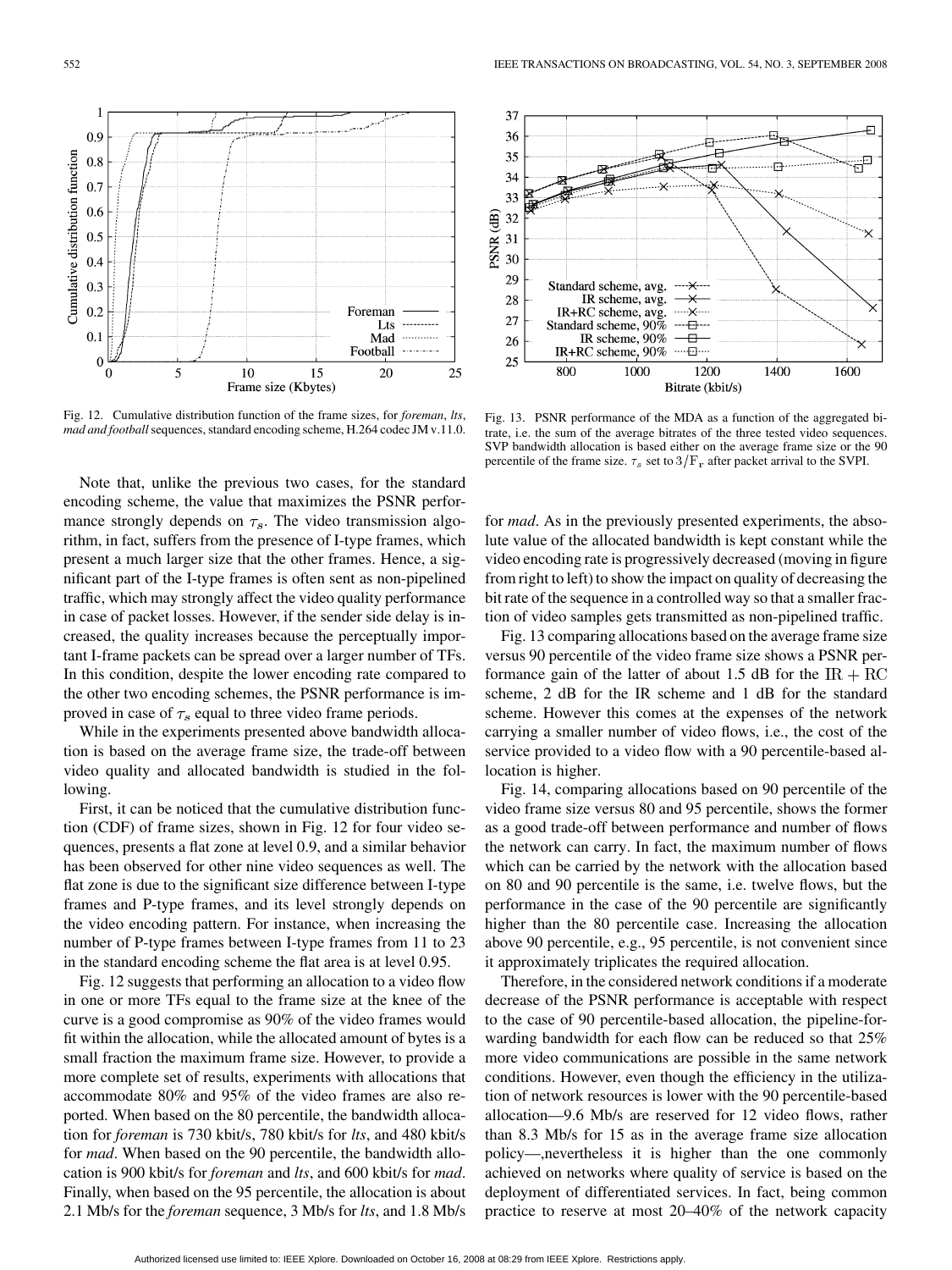

Fig. 14. PSNR performance of the MDA as a function of the aggregated bitrate, i.e. the sum of the average bitrates of the three tested video sequences. SVP bandwidth allocation is based on either the 80, 90, or the 95 percentile of the frame size.  $\tau_s$  set to  $3/F_r$  after packet arrival to the SVPI.



Fig. 15. PSNR performance of the FFI as a function of the average bitrate of the *football* video sequences. The bandwidth allocated is equal to the average bitrate of the sequences coded at the highest quality.

to delay sensitive traffic, at most 9 video flows<sup>4</sup> would be allowed through a DiffServ network equivalent to the bottleneck topology deployed in the simulations.

Summarizing, the following can be observed.

If the available PF bandwidth allocation for a video flow is large compared to the bitrate generated with good-quality compression, nearly all video frames will fit into the allocated bandwidth, i.e., will be pipeline forwarded through the network. As shown by this work, this might not be a good trade-off because the allocation can be significantly reduced at the expenses of a little loss in the perceptive quality by limiting the bitrate of the encoded video sequence. The relation between bandwidth allocation and video sequence bit rate can be verified by means of the CDF of frame sizes.



Fig. 16. PSNR performance of the FFI as a function of the average bitrate of the *foreman* video sequences. The bandwidth allocated is equal to the average bitrate of the sequences coded at the highest quality.



Fig. 17. PSNR performance of the FFI as a function of the average bitrate of the *mad* video sequences. The bandwidth allocated is equal to the average bitrate of the sequences coded at the highest quality.

• If the bandwidth allocation is not large enough to pipeline forward all the packets generated by the video source, maximum video quality is achieved by properly adjusting the video coding rate, as shown in Fig. 11. Since the final video quality after transmission depends on a number of factors, such as the video sequence characteristics and the network load which influences the loss probability of nonpipelined traffic, a quantitative rule for the relationship between video bitrate and allocated bandwidth cannot be easily established and will be subject of future research. In a live communication scenario, the video bandwidth could be iteratively adjusted to achieve the optimum value, for instance by reducing it if the loss rate of the non-pipelined traffic is too high. In case of a pre-stored video, the optimal encoding given a certain allocation could be determined in advance by simulating either the network behavior, or a certain loss probability for non-pipelined traffic, or a worst-case scenario in which all non-pipelined traffic be lost.

<sup>4</sup>Since the three different video sequences have an average aggregated bandwidth of 1660 Kb/s, 9 video flows have an average aggregate bandwidth of 4980 Kb/s, or about 50% of the bottleneck capacity, which exceeds the fraction of link capacity usually dedicated to delay sensitive traffic.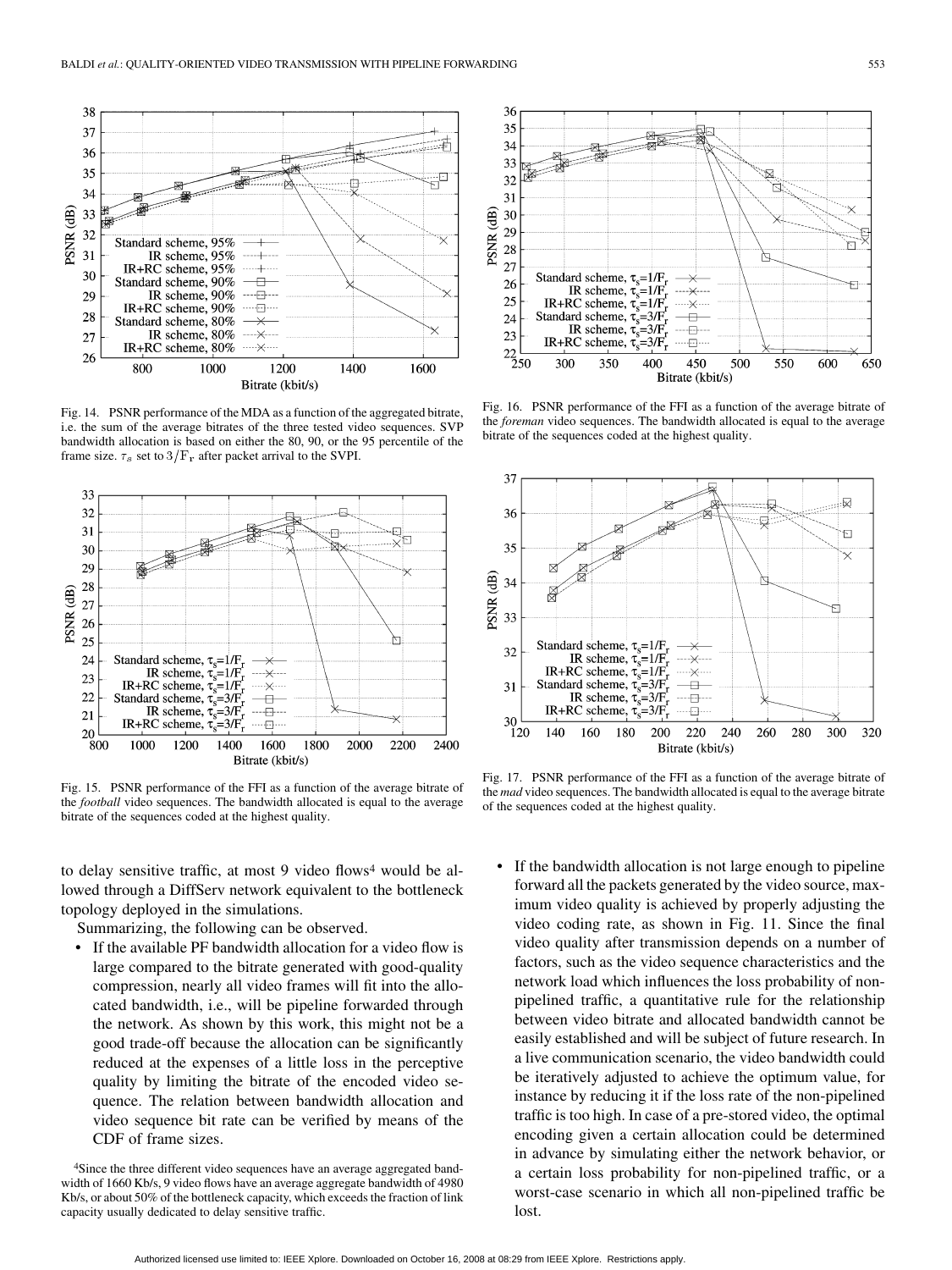

Fig. 18. SSIM performance of the FFI as a function of the average bitrate of the *football* video sequences. The bandwidth allocated is equal to the average bitrate of the sequences coded at the highest quality.



Fig. 19. SSIM performance of the FFI as a function of the average bitrate of the *foreman* video sequences. The bandwidth allocated is equal to the average bitrate of the sequences coded at the highest quality.

## *D. Perceptual Quality Evaluation*

To provide a more complete set of results, another traffic scenario is examined including also the *football* sequence and both the SSIM perceptual video quality measure and the PSNR are used as performance metrics.

The new simulation scenario is similar to the previous one, but the bandwidth of the bottleneck link is set to 20 Mb/s. All experiments involve concurrently transferring 15 video sequences coded with different schemes. The *football* sequence is encoded at SIF resolution (352x240), 30 fps. Due to the presence of high motion scenes, the video sequence bitrate is 2.2 Mb/s, more than three times compared to *foreman*. The encoding quality ranges from 32.9 to 33.5 dB PSNR. As in previous experiments, the amount of bandwidth allocated to the SVP carrying each video flow is equal to the average bitrate of the video flow coded with the highest quality. The total bandwidth allocated is about 16 Mb/s and an 8 Mb/s background traffic with an exponentially distributed packet interarrival rate is injected into the network.



Fig. 20. SSIM performance of the FFI as a function of the average bitrate of the *mad* video sequences. The bandwidth allocated is equal to the average bitrate of the sequences coded at the highest quality.

The following results present the performance of each video sequence separately. As shown in Fig. 15, Fig. 16 and Fig. 17, for all the sequences the PSNR performance trend is similar to the other scenario, confirming that the system can easily accommodate video flows with very different bitrates, such as *mad* and *football*. Since the FFI algorithm has been used in the experiments reported in this section and performance for the *foreman* and *mad* sequences is similar to previous experiments, the FFI algorithm proves to be a good candidate for implementation in network devices because of its good trade-off between low complexity and good video quality performance.

Perceptual video quality has been evaluated also according to SSIM by comparing the video sequences as decoded after reception at the destination with the original uncompressed ones (as done with PSNR). Higher SSIM values denote higher structural similarity with the original video: a 100% value would mean identical images. Note that a 100% value cannot be reached because of the encoding distortion. Fig. 18, Fig. 19, and Fig. 20 show that the perceptual video quality, as measured by the SSIM, mostly exhibits the same trend as the PSNR. The PSNR measure, occasionally, underestimates quality compared to SSIM.

The standard encoding scheme, which inserts an I-type frame every eleven P-type frames, in all cases provides the best or very good visual performance, both in terms of PSNR and SSIM, despite the fact that the allocation, shown in Fig. 3, is kept constant for each frame while the frame size is highly variable.

#### VI. CONCLUSIONS AND FUTURE WORK

This work presents a quality-oriented multimedia delivery framework aimed at optimizing video transmission for both interactive and broadcasting applications over packet networks with respect to both resource utilization and user perceived quality. The work explores the issue of multimedia packet scheduling for delivery using pipeline forwarding. Two heuristic scheduling algorithms based on the use of the perceptual information of the carried video samples are proposed. Performance bounds have been established by comparing the proposed algorithms with an exhaustive-search approach,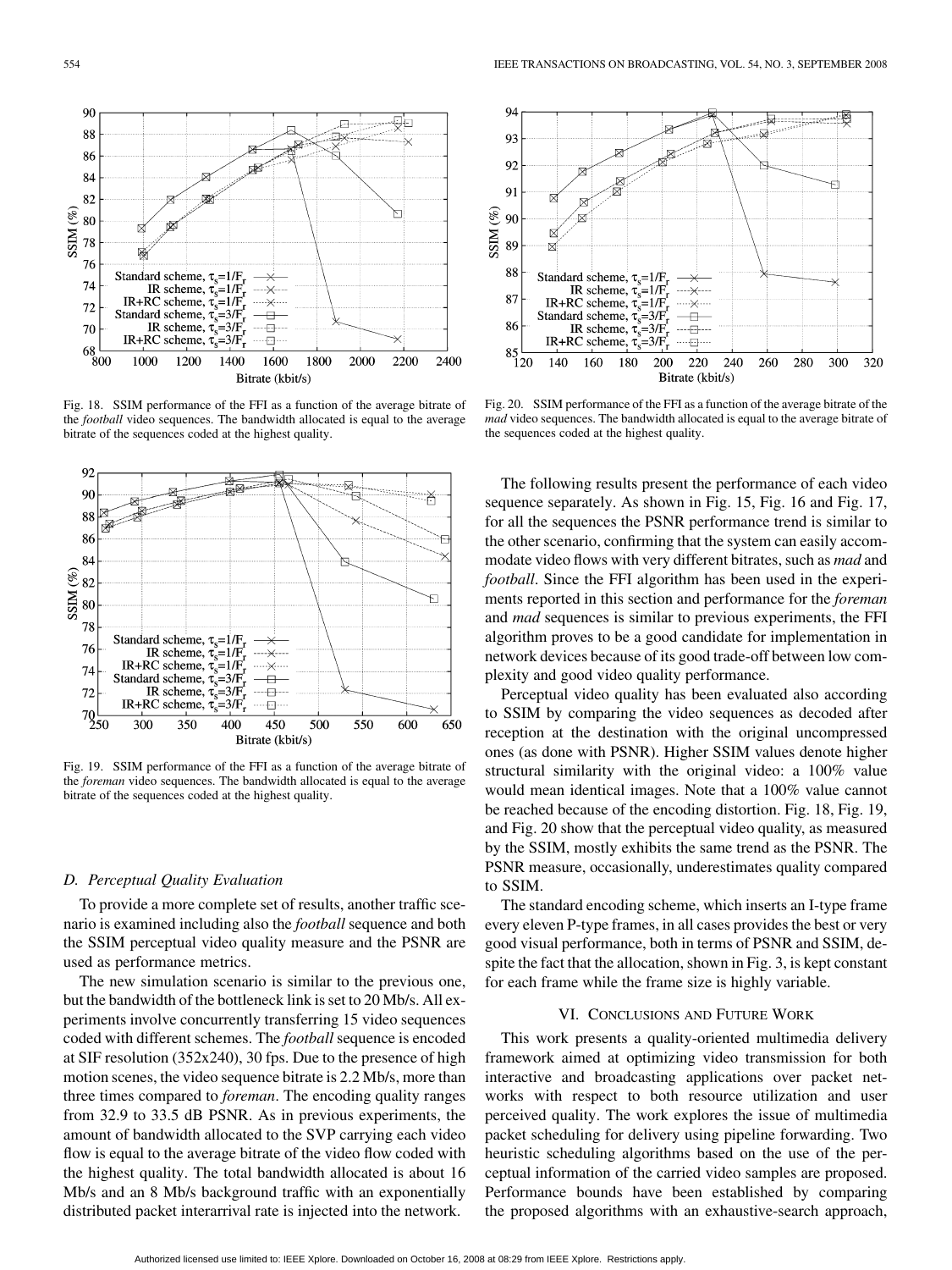showing that performance is within 2 dB PSNR from the optimal solution in the worst case. Also, the impact of applying a double-optimization-step scheduling algorithm versus a single-optimization-step one have been simulated quantifying the advantage of the former. The work also investigated the impact of encoding schemes with different trade-offs between encoded video quality and bitrate fluctuations, showing their impact on performance. Moreover, bandwidth allocation issues have been experimentally studied, evaluating the trade-offs between encoding quality and reserved bandwidth, i.e., ultimately the maximum number of video flows that can be carried by the network, when trying to maximize perceptual quality measured with both PSNR and SSIM.

Future work will be devoted to analytically studying such trade-offs, as well as the deployment of complex periodicity scheduling. Also, an extension of the packet distortion evaluation system will be studied to integrate perceptual video quality metrics, such as SSIM, and exploit their perceptual information in the scheduling phase. Moreover, the distortion evaluation system could be made aware of scheduling decisions so that packet distortion values can be dynamically adjusted on a packet basis according to the scheduling decisions taken on previous packets. Another possibility is to develop content-dependent schemes or adapt the parameters in the algorithms based on some features (e.g., complexity) extracted from the video sequence being transmitted. Finally, we plan to work on a doubleoptimization-step scheduling algorithm suitable for real-time operation, given the performance gain expected from such technique.

#### **REFERENCES**

- [1] M. Baldi and Y. Ofek, "End-to-end delay of video-conferencing over packet switched networks," *IEEE/ACM Trans. Networking*, vol. 8, no. 4, pp. 479–492, Aug. 2000.
- [2] C.-S. Li, Y. Ofek, A. Segall, and K. Sohraby, "Pseudo-Isochronous cell forwarding," *Computer Networks and ISDN Systems*, vol. 30, no. 24, pp. 2359–2372, Dec. 1998.
- [3] M. Baldi and Y. Ofek, "Blocking probability with time-driven priority scheduling," in *SCS Symposium on Performance Evaluation of Computer and Telecommunication Systems (SPECTS 2000)*, Vancouver, BC, Canada, July 2000.
- [4] M. Baldi, Y. Ofek, and B. Yener, "Adaptive group multicast with timedriven priority," *IEEE/ACM Trans. Networking*, vol. 8, no. 1, pp. 31–43, Feb. 2000.
- [5] M. Baldi and Y. Ofek, "Multi-Terabit/s IP switching with guaranteed service for streaming traffic," in *IEEE High-Speed Networking Workshop at INFOCOM 2006*, Barcelona, Spain, Apr. 2006.
- [6] E. Masala and J. C. De Martin, "Analysis-by-synthesis distortion computation for rate-distortion optimized multimedia streaming," in *IEEE Int. Conf. on Multimedia & Expo (ICME)*, Baltimore, MD, Jul. 2003, vol. 3, pp. 345–348.
- [7] F. De Vito, D. Quaglia, and J. C. De Martin, "Model-based distortion estimation for perceptual classification of video packets," in *Proceeding of IEEE Int. Workshop on Multimedia Signal Processing (MMSP)*, Siena, Italy, Sep. 2004, vol. 1, pp. 79–82.
- [8] P. Bucciol, E. Masala, and J. C. De Martin, "Perceptual ARQ for H.264 video streaming over 3G wireless networks," in *IEEE Int. Conf. On Communications (ICC)*, Paris, France, June 2004, vol. 3, pp. 1288–1292.
- [9] P. Bucciol, E. Masala, E. Filippi, and J. C. De Martin, "Cross-layer perceptual ARQ for video communications over 802.11e wireless networks," *Hindawi Journal of Advances in Multimedia*, 2007.
- [10] M. Baldi, J. C. De Martin, E. Masala, and A. Vesco, "Distortion-aware video communication with pipeline forwarding," in *ACM Multimedia 2006*, Santa Barbara, CA, USA, Oct. 2006, pp. 117–120.
- [11] A. Chou and Z. Miao, "Rate-distorsion opimized streaming of packetized media," *IEEE Trans. Multimedia*, vol. 8, no. 2, Apr. 2006.
- [12] Gersho and Y. Shoham, "Efficient bit allocation for an arbitrary set of quantizers," *IEEE Trans. Acoustics, Speech and Signal Processing*, vol. 36, no. 9, Sep. 1988.
- [13] M. Coates, A. O. Hero, R. D. Nowak, and B. Yu, "Internet tomography," *IEEE Signal Processing Magazine*, vol. 19, pp. 47–65, May 2002.
- [14] F. Lo Presti, N. G. Duffield, J. Horowitz, and D. Towsley, "Multicastbased inference of network-internal delay distribution," *IEEE Trans. Information Theory*, vol. 45, pp. 2462–2480, May 2002.
- [15] M. Coates and R. D. Nowak, "Network loss inference using unicast end-to-end measurements," in *Proceeding of ITC Seminar IP Traffic, Measurements Modelling*, Monterey, CA, Sep. 2000, pp. 1–9.
- [16] S. Martello and P. Toth, "Solution of the zero-one multiple knapsack problem," *European Journal of Operational Research*, vol. 4, pp. 276–283, 1980.
- [17] S. Martello and P. Toth, "A bound and bound algorithm for the zero-one multiple knapsack problem," *Discrete Appl. Math*, vol. 3, pp. 275–288, 1981.
- [18] S. Martello and P. Toth, "Heuristic algorithms for the multiple knapsack problem," *Computing*, vol. 27, pp. 93–112, 1981.
- [19] Joint Video Team (JVT) of ISO/IEC MPEG & ITU-T VCEG, "Joint Model v.11.0," Jan. 2007 [Online]. Available: http://iphome.hhi.de/ suehring/tml
- [20] F. De Vito, L. Farinetti, and J. C. De Martin, "Perceptual classification of MPEG video for Differentiated-Services communications," in *Proceeding IEEE Int. Conf. on Multimedia & Expo*, Lausanne, Switzerland, Aug. 2002, vol. 1, pp. 141–144.
- [21] E. Masala, D. Quaglia, and J. C. De Martin, "Adaptive picture slicing for distortion-based classification of video packets," in *Proceeding IEEE Workshop on Multimedia Signal Processing*, Cannes, France, Oct. 2001, pp. 111–116.
- [22] R. Aravind, M. R. Civanlar, and A. R. Reibman, "Packet loss resilience of MPEG-2 scalable video coding algorithms," *IEEE Trans. Circuits and Systems for Video Technology*, vol. 6, no. 5, pp. 426–435, Oct. 1996.
- [23] R. Zhang, S. L. Regunathan, and K. Rose, "End-to-end distortion estimation for RD-based robust delivery of pre-compressed video," in *Proceeding of Asilomar Conference on Signals, Systems and Computers*, Nov. 2001, vol. 1, pp. 210–214.
- [24] Z. Wang, A. C. Bovik, H. R. Sheikh, and E. P. Simoncelli, "Image quality assessment: From error visibility to structural similarity," *IEEE Trans. Image Processing*, vol. 13, no. 4, Apr 2004.



**Mario Baldi** (M'76–SM'81–F'87) is Associate Professor of Computer Networks at the Department of Computer Engineering of Politecnico di Torino (Technical University of Turin), Italy, Project Manager of the PoliTong Sino-Italian Campus at Tongji University, Shanghai, China, and coordinator of the BSc programme in Information Technology Engineering. He received his M.S. Degree Summa Cum Laude in Electrical Engineering in 1993, and his Ph.D. in Computer and System Engineering in 1998 both from Politecnico di Torino. He was Assistant

Professor at Politecnico di Torino from 1997 to 2002. He was Vice President for Protocol Architecture at Synchrodyne Networks, Inc., New York, from November 1999 till October 2001. He was head of the Computer Networks Group (NetGroup) at the Department of Computer Engineering of Politecnico di Torino from 2001 till 2007.

He has been Honorary Visiting Professor at La Trobe University, Melbourne, Victoria, Australia, Adjunct Professor at University of Illinois at Chicago, Visiting Professor at Institut de Technologie du Cambodge, Phnom Penh, Cambodia, and visiting researcher at the IBM T. J. Watson Research Center, Yorktown Heights, NY, at Columbia University, New York, NY, and at the International Computer Science Institute (ICSI), Berkeley, CA.

As part of his extensive research activity he has been leading various networking research projects, involving Universities and industrial partners, funded by European Union, Local Government, and various companies, including Telecommunications Carriers, such as Infostrada and Telecom Italia, and research institutions, such as Telecom Italia Labs and Microsoft Research.

He co-authored over 100 papers on various networking related topics and two books, one (currently at the second edition) on internetworking and one on switched local area networks.

He is co-inventor in eleven patents issued by the United States Patent Office in the field of optical networking, in eight pending applications to the United States Patent Office in the fields of high performance networking and security, and one application to the European Patent Office in the field of high performance networking.